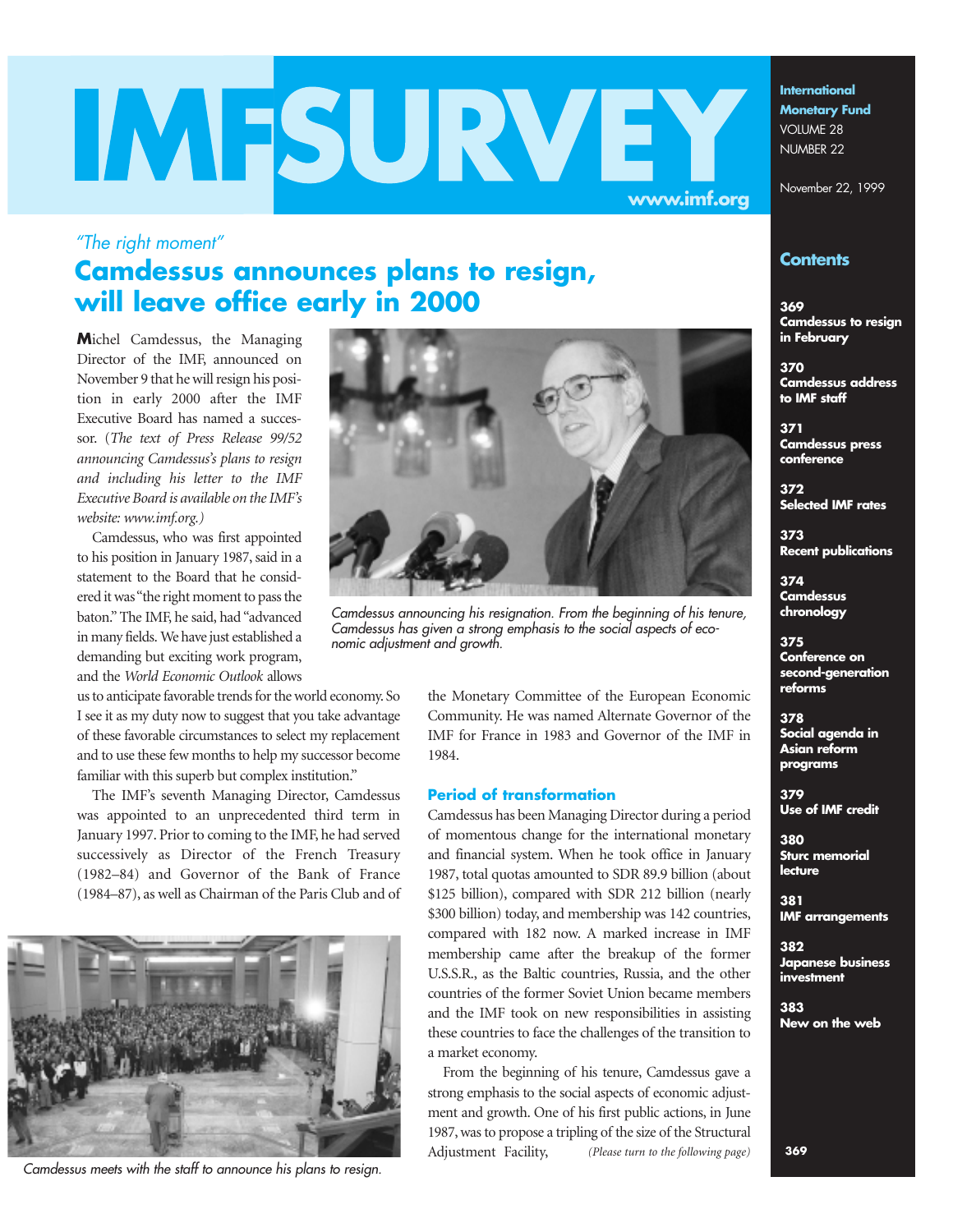

(Continued from front page) which had been set up in March 1986 to provide assistance to the poorest developing countries. This led to the establishment of the Enhanced Structural Adjustment Facility (ESAF), designed to foster growth and strengthen the balance of payments of lowincome developing countries. In August 1988, the Compensatory and Contingency Financing Facility (CCFF) was set up to provide broader protection against adverse changes in external economic conditions than had been available under the Compensatory Financing Facility that the CCFF replaced. In a further measure on behalf of the low-income countries, in September 1996 a joint IMF-World Bank initiative for the heavily indebted poor countries (HIPC Initiative) was announced.

#### **Response to crisis**

In recent years, the IMF has been directly involved in responding to a series of major crises affecting the international monetary and financial system. In February 1995, the Executive Board extended to Mexico the largest Stand-By Arrangement to date, in the amount of SDR 12.1 billion (nearly \$17 billion), as

## **Camdessus informs IMF staff of his plans to resign**

*On November 9, IMF Managing Director Michel Camdessus informed the staff that he was planning to resign in February 2000, cutting short his final five-year term. Following is the text of his address.*

As you can see, there are an unusual number of journalists in your midst today. But I want you to hear what I have to say from me personally, rather than reading it in the news, even if it is a hard message for me to have to tell you.

I have just read to the IMF Executive Board the following declaration:

"My dear colleagues, Members of the Executive Board:

The moment has come for me to ask you to discharge me of my responsibilities as Managing Director, preferably before the middle of February, by which time I will already be in my fourteenth year of service in the IMF.

Personal reasons, of which I did not even want to hear, particularly as long as we were in the midst of the Asian crisis, lead me to this decision—a decision I would never have thought would be so hard to take. But when you reappointed me for a third term, an immense honor indeed, I did not interpret it as an expression of your wish to see me serve for 15 years; that would be inappropriate in a world in permanent need of renewal of its institutions. You were generous in leaving to my judgment the choice of the right moment to pass the baton.

This is, I think, the right time.

We have advanced in many fields: we have just established a demanding but exciting work program, and the *World Economic Outlook* allows us to anticipate favorable trends for the world economy. So I see it as my duty now to suggest that you take advantage of these favorable circumstances to select my replacepart of an international program of assistance designed to support stabilization after a collapse of confidence in the country's currency. When the Asian crisis broke out in the summer of 1997, the IMF was quick to respond by providing financial assistance to Thailand, Korea, and Indonesia. It also established a Supplemental Reserve Facility to help affected members cope with sudden and disruptive losses of market confidence. Altogether some SDR 25.8 billion (about \$36 billion) in financial assistance was approved for programs in these three countries during 1997.

In July 1998, the IMF activated the General Arrangements to Borrow (GAB) for the first time for a nonparticipant, to finance an SDR 6.3 billion (about \$8.8 billion) augmentation of an Extended Fund Facility Arrangement (EFF) for Russia. Subsequently, the New Arrangements to Borrow were activated for the first time in December 1998 to help finance an SDR 13 billion (more than \$18 billion) Stand-By Arrangement for Brazil when that country's currency came under attack. Contingent Credit Lines were created in April 1999 to help prevent crises by building

ment, and to use these few months to help my successor become familiar with this superb but complex institution.

My friends, this is the right time. It is hard for me to tell you this. I do so with an enormous sense of gratitude to each of you, and to all in the IMF, for 13 years of support, understanding, and warm friendship. The time I have spent here has been the most rewarding in my long career of public service. I leave with absolute confidence in yourselves, in my management colleagues, and in the staff of the IMF. I am certain that you will continue to fulfill, under a new Managing Director and with the highest professionalism, integrity, efficiency, and continuous success, the purposes of the IMF.

Thank you all."

Let me just tell you that much today, as this is not a farewell speech, and I have still more or less 100 days to prepare myself to bid you farewell. I will certainly need that time! But let me also tell you, something you may already suspect—that I am immensely proud to have been your boss and immensely grateful for the wonders you have performed in the past 13 years. I say wonders, and this reminds me of something I told those who were here 13 years ago, on the day of my arrival at the Fund. Just before leaving Paris, I went to pay a visit to one of my predecessors, Pierre-Paul Schweitzer, to bid him farewell and to benefit from his counsels. He congratulated me and told me,"You will have the most extraordinary job in the world. The staff of the IMF will allow you to succeed in everything you undertake. They are wonderful people. Yes, the only problem you will find intractable in Washington the only one—will be crabgrass in your garden!"

As so frequently, this great man was right! And not only about the crabgrass.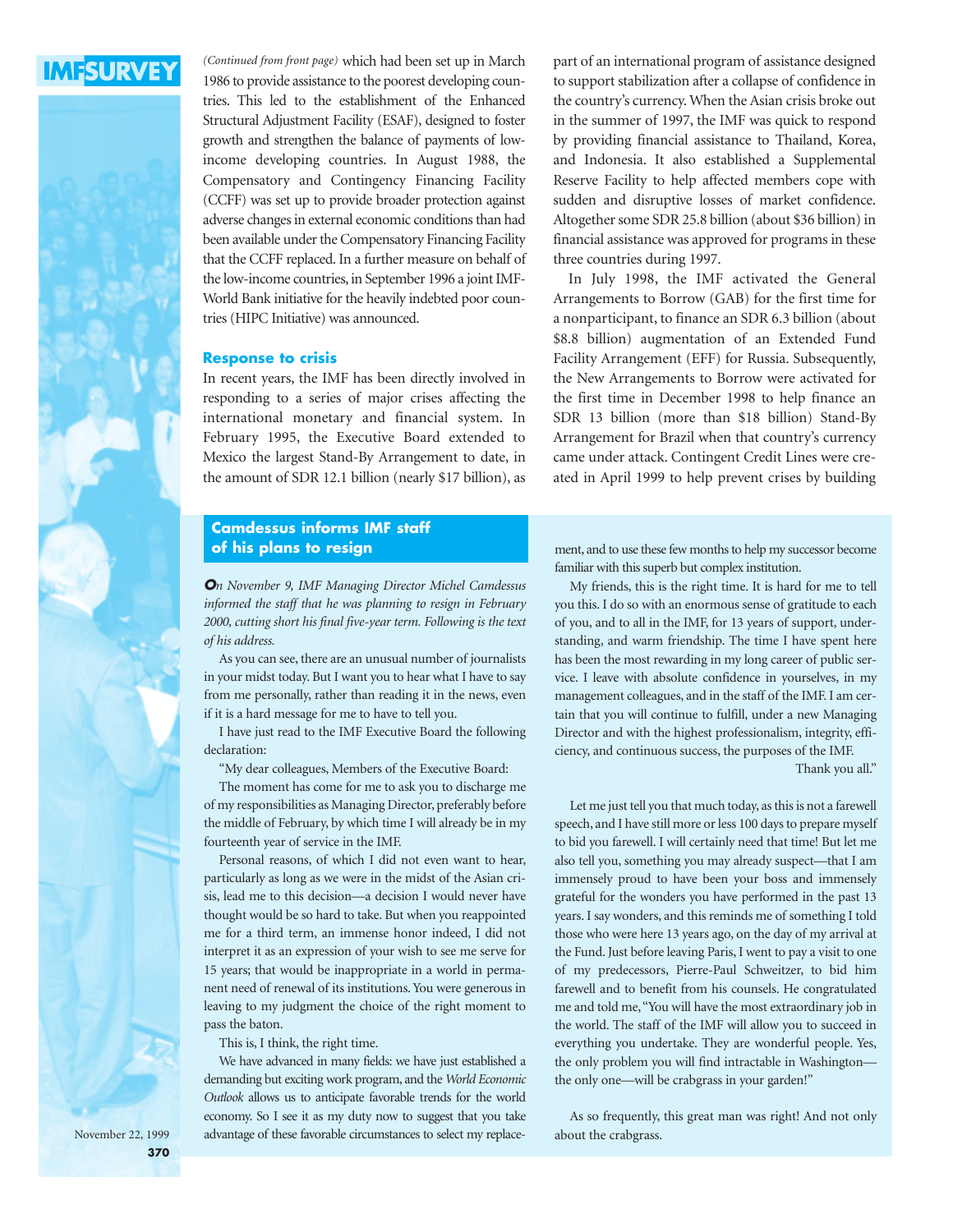up market confidence in countries that, while pursuing strong economic policies, may be vulnerable to balance of payments problems stemming from financial contagion.

#### **Financial reform**

The experience of the successive financial crises of the 1990s pointed to the need for a coordinated effort to strengthen the international monetary and financial system to guard against future disruptions. In a series of speeches and policy actions, Camdessus encouraged the international community to take steps to strengthen the international financial "architecture" through such measures as increasing the transparency of economic decision making, strengthening banking

and financial systems, increasing involvement of the private sector, liberalizing trade regimes, and modernizing international financial markets.

#### **Poverty reduction and growth**

In September 1999, as a response to the continuing need for an international effort to help the poorest countries, the Interim Committee of the Board of Governors on the International Monetary System (subsequently renamed the International Monetary and Financial Committee) endorsed replacing the ESAF with the Poverty Reduction and Growth Facility, intended to make poverty reduction a more central element of growth-oriented economic strategies among low-income members of the IMF.

## *Press conference*

# **Camdessus discusses achievements of his terms of office, plans for future**

*Following are excerpts from a press briefing by IMF Managing Director Michel Camdessus on November 9, announcing his plans to retire.*

## **QUESTION**: *What do you consider your most important achievement here in 13 years, what's your greatest frustration, and also what's next for you?*

**CAMDESSUS**: I will take the questions in the opposite order. What's next for me? It's extremely simple—to go to my country to enjoy my constitutional rights to life, freedom, and pursuit of happiness. Frustrations? Not to have been able to reverse significantly this propensity of the world to make this institution a scapegoat for whatever catastrophe occurs. And I have not been able to give a good name to the things the IMF must do and does well, I believe—to help countries in stabilization and structural adjustment. If I am proud of something that occurred during the past 13 years, it is that inflation went down in the world. All of you have heard me say many times that inflation is the most cruel tax on the poorest countries and on the poorest among the poor. I have a sense of having been associated with great things. I have seen a consensus form in the world to bring poverty alleviation and human development concerns to the heart of our policies. It was a great moment for me when this consensus was formed. I have seen the golden rule of transparency emerge as one of the chief features of the new international financial architecture. I believe that to establish transparency in the relationship between people and institutions is great progress toward stability and fairness. And, indeed, I was very happy to see the world recognize that this institution had to be trusted for surveillance of not only macroeconomic developments but also the



soundness of banking and financial sectors and to help, with its expertise, countries going in a well-sequenced way toward freedom of capital movements. It was great to be here to help Latin American countries get out of debt or at least to bring debt to a sustainable level, to be here at the time the Berlin Wall went down—and this institution was entrusted with helping those countries go to market economies, whatever the misgivings and difficulties in the process. It was great to help the Asian crisis countries in the midst of the most adverse circumstances. Finally, to do what the students in Djakarta put on their banners, "Down with corruption, nepotism, and collusion"—this is what the IMF was doing, and we are immensely proud, the staff and myself, to have been there to do that.

**QUESTION**: *Can you tell us whether you've been frustrated by the fact that both the IMF and you yourself have sometimes been the object of criticism in the past several months, and could you give us an idea of the general profile the person who takes over for you should have—*

# **IMFSURVEY**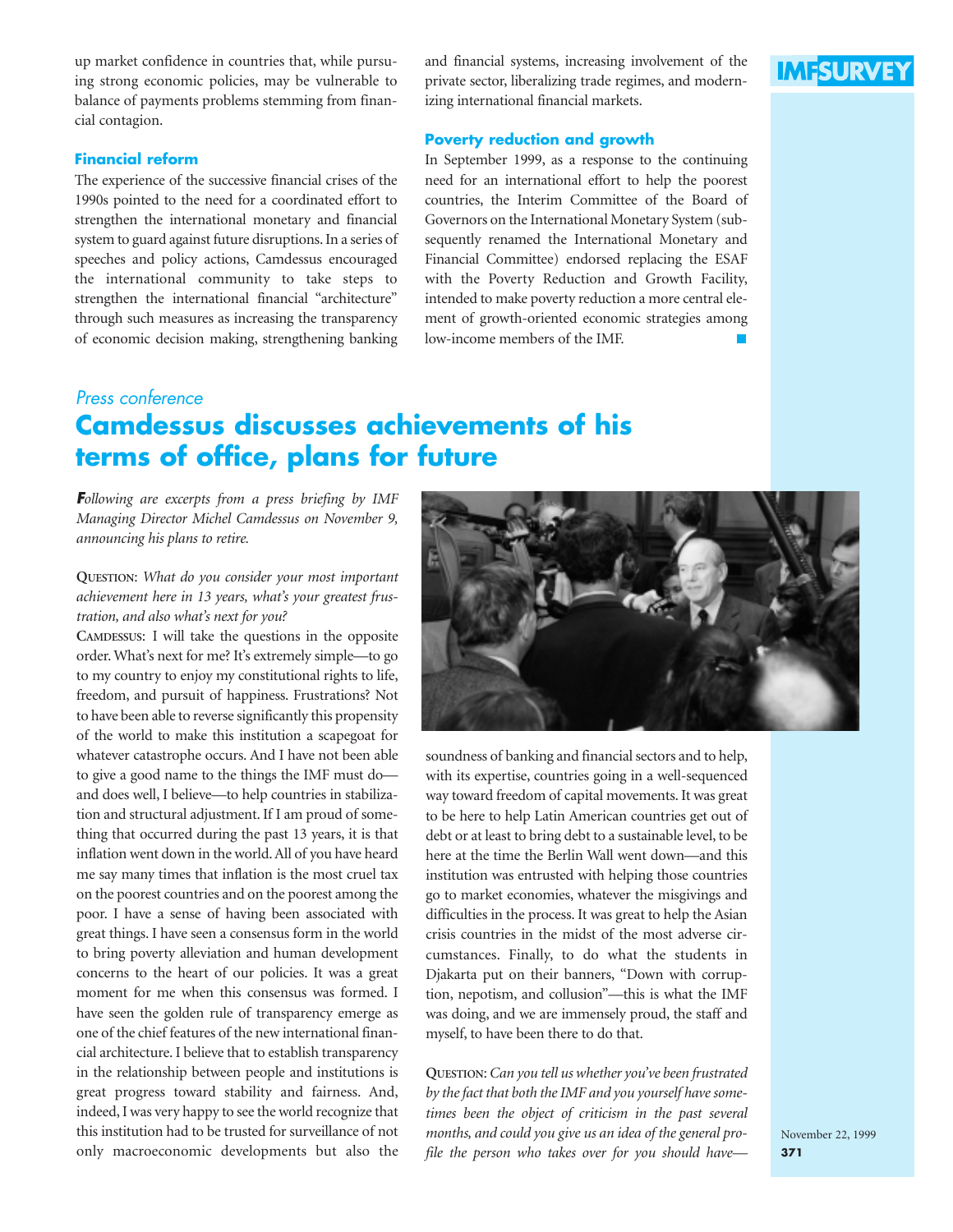

*someone with a monetary background or, because the IMF is now more politically involved, someone with a political profile?*

**CAMDESSUS**: To your last question, I would say that it is written in the Articles of Agreement of the IMF that, to whatever position in the IMF, you must select the best in the world. I would only suggest an addendum that will be part, I hope, of the next change of the Articles of Agreement—namely, that the person should have a solid sense of humor. Now, frustrations about criticism: really no. Of course, nobody likes to be criticized, everybody likes to be applauded, and so do I. But I have learned a lot from criticism. And I know that the more we are responsive, the more we are criticized. If we are criticized, it is because we are responsive; our work is to go to uncharted waters, to respond to the most difficult situations, and to confront vested interests. And so, of course, this generates crisis and criticism. So be it.

### **QUESTION**: *You said that your successor should be the best. Do you consider that the best will always come from France or some other European country?*

**CAMDESSUS**: I know that there are traditions you are familiar with that, in some way, the United States dominates the presidency of the World Bank and that Europe elects the Managing Director of the IMF. This is the tradition that goes back almost to Bretton Woods, but the only rule for me is that the man be good, have a sense of humor, and be totally committed to the purposes of the institution. And, indeed, this man could be a woman.

**QUESTION**: *I was wondering if you could explain what the personal reasons are for your departure, and in the event that a successor is not chosen in time for your departure, does that mean that [First Deputy Managing Director] Stanley Fischer will take your place temporarily?*

| <b>Selected IMF rates</b> |                             |                         |                   |  |  |  |  |
|---------------------------|-----------------------------|-------------------------|-------------------|--|--|--|--|
| Week<br>beginning         | <b>SDR</b> interest<br>rate | Rate of<br>remuneration | Rate of<br>charge |  |  |  |  |
| November 8                | 3.74                        | 3.74                    | 4.25              |  |  |  |  |
| November 15               | 3.76                        | 3.76                    | 4.28              |  |  |  |  |

The SDR interest rate and the rate of remuneration are equal to a weighted average of interest rates on specified short-term domestic obligations in the money markets of the five countries whose currencies constitute the SDR valuation basket (as of January 1, 1999, the U.S. dollar was weighted 41.3 percent; euro (Germany), 19 percent; euro (France), 10.3 percent; Japanese yen, 17 percent; and U.K. pound, 12.4 percent). The rate of remuneration is the rate of return on members' remunerated reserve tranche positions. The rate of charge, a proportion (currently 113.7 percent) of the SDR interest rate, is the cost of using the IMF's financial resources. All three rates are computed each Friday for the following week. The basic rates of remuneration and charge are further adjusted to reflect burden-sharing arrangements. For the latest rates, call (202) 623-7171 or check the IMF website (www.imf.org/external/np/tre/sdr/sdr.htm).

Data: IMF Treasurer's Department

November 22, 1999 **372** **CAMDESSUS**: My personal reasons are extremely easy to qualify: they are personal. I hope that my successor will be elected promptly. If it were to take too much time, then I share entirely your view that Mr. Fischer would be an extremely good solution for the institution.

**QUESTION**: *Last year during the congressional debate about replenishing the IMF's reserves, [U.S. Senate Majority Leader] Trent Lott basically requested your resignation. Can you tell us to what extent, if any, this kind of political pressure had to do with your decision?*  **CAMDESSUS**: So, are there political reasons behind my resignation? Not at all. They are personal reasons. As you know, Mr. Trent Lott has been a little bit imprecise even on my identity. He saw me as a French socialist or a socialist from France. He was only 50 percent right, as I am, obviously, French.

**QUESTION**: *Is there some brief advice you can give to your successor as to how you can better identify and prevent the kinds of crises that developed during your tenure?* **CAMDESSUS**: He will receive from the Interim Committee and from the staff of the IMF an extremely comprehensive briefing on that.

**QUESTION**: *You are resigning at a very critical moment in particular, amid allegations concerning Russia about misuse of IMF funds. I wonder whether you have reached a conclusion as to what's happening in Russia concerning these allegations and whether your resignation would have any impact on what's going on?*

**CAMDESSUS**: My resignation has nothing to do with these allegations, and you have possibly observed that these allegations have proved to be totally unsubstantiated. So I don't see why I would have taken that in consideration at the time I made this decision after almost 13 years of service and for the constitutional and personal reasons you understand.

**QUESTION**: *What is your advice to your successor and is there anything you would have done differently if you had your term again?*

**CAMDESSUS**: I have plenty of ideas about what could be done in the IMF during the next few years. But I believe that the best service that I can pay to the IMF now is to allow new blood to be injected into this body, new approaches to be tried, and a new stamina, a new imagination, to be put at work.

**QUESTION**: *[Translated from French.]You have said that your successor must have a sense of humor, among other things. You have a sense of humor, as well as experience and competence, and you have successfully led the IMF through a number of crises. Today, things are on track. Why do you leave now when there is such a need for a man of experience to deal with future crises? Is it only*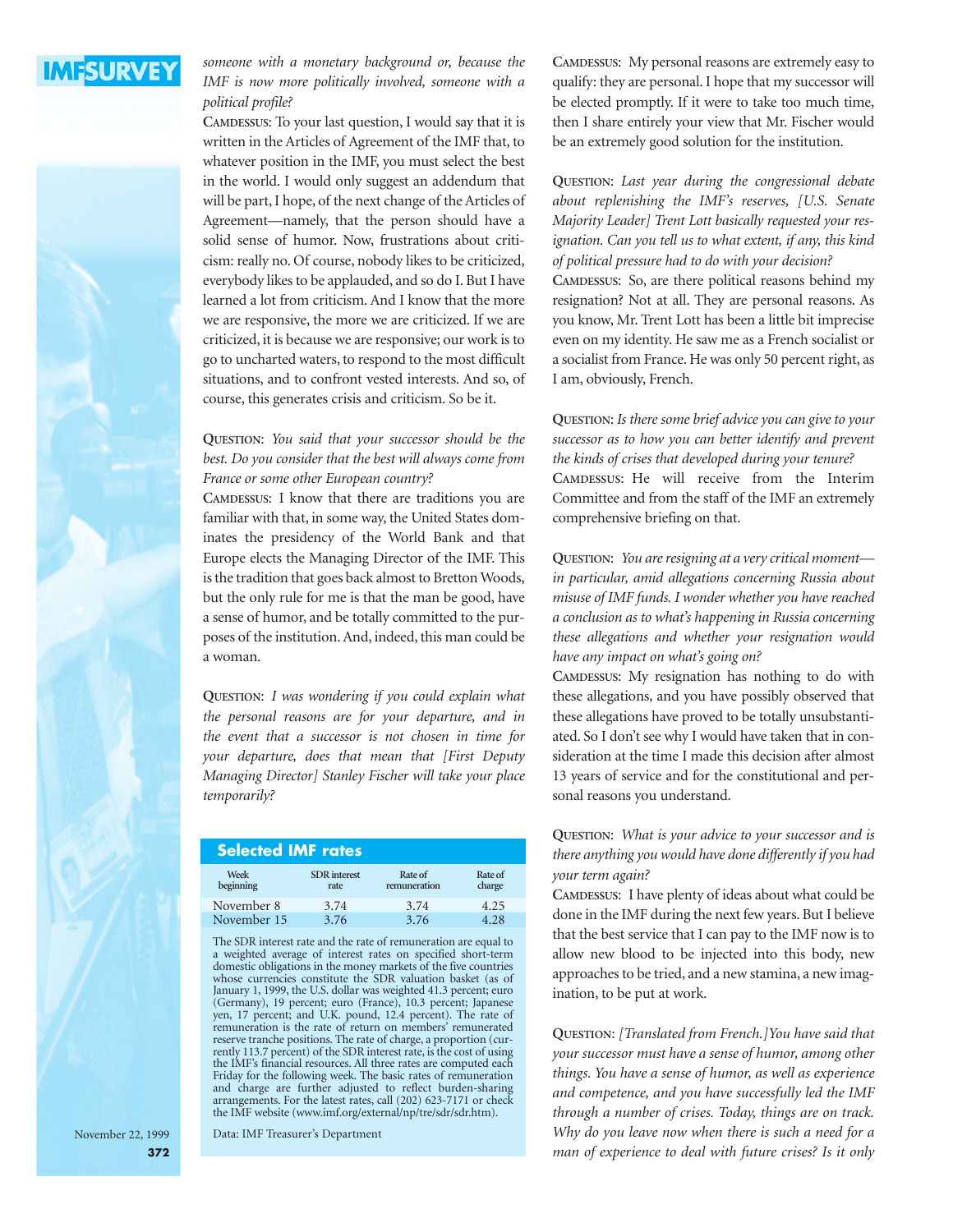*the desire for happiness that makes you leave this institution?*

**CAMDESSUS**: [Translated from French]. No, I told you that I did not want to dwell on my personal reasons as long as there were problems of such immense urgency. I'm leaving because there comes a time when experience, the weight of one's experience, risks preventing new energies from manifesting themselves in the institution. I think it's time to take advantage of this period of tranquility in the world economy to find someone who can give new momentum to this superb institution.

**QUESTION**: *Is it perhaps time to consider someone from the private sector for the top job at the IMF, given that the difficult issues ahead often involve coordinating with the private sector?*

**CAMDESSUS**: I believe this is a good idea, provided the man is seen and recognized by the international community as the best for the job and provided he has the appropriate sense of humor, among other things. I would personally have no objections at all to having a private sector successor.

## **QUESTION**: *There have been rumors for weeks that you were leaving, so have any candidates for your replacement come forward, and what exactly is the procedure for replacing you from now on?*

**CAMDESSUS**: I'm sure you will find people of talent and dedication for the job. The process is very simple now. Under the dean of the Executive Board, the Board will meet and select the new chairman of the board and Managing Director of the IMF. It's a vote by a simple majority, I believe, but the tradition is that, when the membership perceives that a consensus is forming on a given name, unanimous consent is given to this name. It can take time—and we have an extremely competent dean who will be patient but at the same time effective at trying to make sure the process does not take too much time—because this institution needs to be managed, needs to have a leader in place to respond to crisis situations. I hope that this process will develop properly and promptly.

99/141: *Nominal Exchange Rates and Nominal Interest Rate Differentials*, Francisco Nadal-De Simone and W.A. Razzak 99/142: *From Toronto Terms to the HIPC Initiative: A Brief History of Debt Relief for Low-Income Countries*, Christina Daseking and Robert Powell

99/143: *Corporate Leverage, Bankruptcy, and Output Adjustment in Post-Crisis East Asia*, Se-Jik Kim and Mark R. Stone

*Unemployment? Mandatory Reductions in the Workweek and Employment Subsidies*, Nuri Erba¸s and Chera L. Sayers 99/145: *Trade and Industrialization in Developing Agricultural Economies*, Sergei Dodzin and Athanasios Vamvakidis

99/144: *Can a Shorter Workweek Induce Higher* 

99/146: *Sources of Contagion: Finance or Trade?* Caroline Van Rijckeghem and Beatrice Weder

#### **Recent publications**

#### **Books**

*West Bank and Gaza Strip: Economic Developments in the Five Years Since Oslo* (\$19.00)

#### **Working Papers (\$7.00)**

- 99/131: *EMU Challenges European Labor Markets*, Roger Soltwedel, Dirk Dohse, and Christiane Keieger-Boden 99/132: *Exchange-Rate-Based Stabilization—A Critical Look*
- *at the Stylized Facts*, A. Javier Hamann 99/133: *Country Risks and the Investment Activity of U.S.*
- *Multinationals in Developing Countries*, Alexander Lehmann 99/134: *Macroeconomic and Sectoral Effects of Terms of Trade*
- *Shocks: The Experience of the Oil-Exporting Developing Countries*, Nikola Spatafora and Andrew Warner 99/135: *Corporate Insolvency Procedures and Bank Behavior:*
- *A Study of Selected Asian Economies*, Qaizar Hussain and Clas Wihlborg
- 99/136: *Portfolio Diversification, Leverage, and Financial Contagion,* Garry J. Schinasi and R. Todd Smith
- 99/137: *A Peek Inside the Black Box: The Monetary Transmission Mechanism in Japan*, James Morsink and Tamim Bayoumi
- 99/138: *The Asia Crisis: Causes, Policy Responses, and Outcomes*, Andrew Berg
- 99/139: *Recapitalizing Banks with Public Funds—Selected Issues*, Charles Enoch, Gillian Garcia, and V. Sundararajan
- 99/140: *Central Bank Participation in Currency Options Markets*, Peter Breuer
- 99/147: *Monitoring Banking Sector Fragility: A Multivariate Logit Approach*, Aslı Demirgüc-Kunt and Enrica Detragiache **IMF Staff Country Reports (\$15.00)** 99/123: Guinea-Bissau: Statistical Annex
	-
	- 99/124: Nicaragua: Recent Economic Developments and Statistical Annex
	- 99/125: Mauritius: Selected Issues and Statistical Appendix
	- 99/129: Germany: Staff Report for the 1999 Article IV Consultation (Pilot Project)
	- 99/130: Germany: Selected Issues and Statistical Appendix (Background Papers to Pilot Project)
	- 99/131: Greece: Staff Report for the 1999 Article IV Consultation (Pilot Project)

Publications are available from IMF Publication Services, Box XS900, IMF, Washington, DC 20431 U.S.A. Telephone: (202) 623- 7430; fax: (202) 623-7201; e-mail: publications@imf.org.

**For information on the IMF on the Internet—including the full texts of the English edition of the** *IMF Survey***, the** *IMF Survey***'s annual** *Supplement on the IMF***,** *Finance & Development***, an updated** *IMF Publications Catalog***, and daily SDR exchange rates of 45 currencies—please visit the IMF's website (www.imf.org). The full texts of all Working Papers and Policy Discussion Papers are also available on the IMF's website.**



# **IMFSURVE**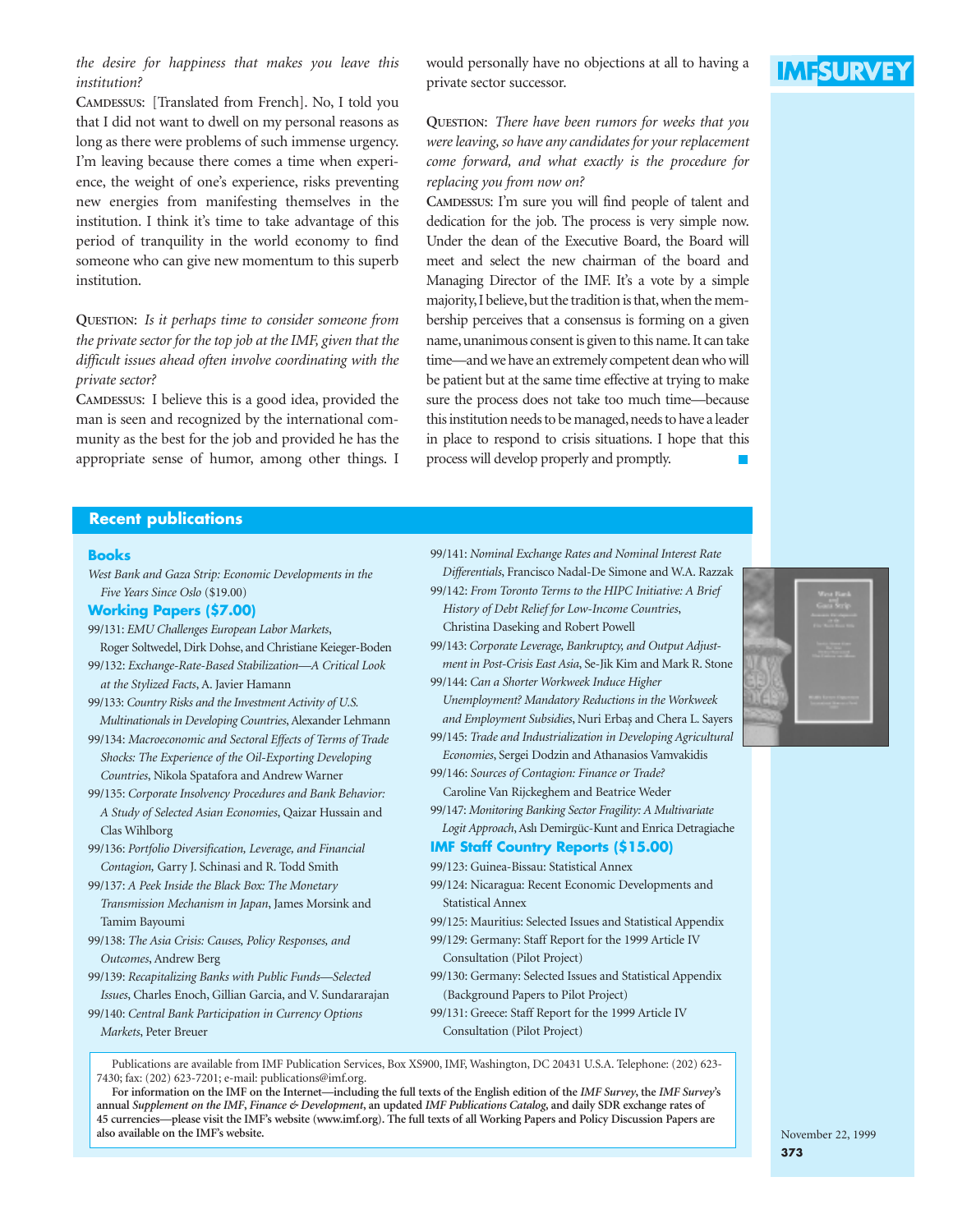#### **Highlights of Camdessus's tenure, 1987–99 IMFSURVEY**



*Camdessus (left) at his first Annual Meetings in 1987, with H. Onno Ruding, then Chairman of the Interim Committee.*



*Camdessus confers with IMF staff during the 1995 Mexican financial crisis.*



*Camdessus at the 1999 Annual Meetings with Alan Greenspan, Chairman of the U.S. Federal Reserve Board (center), and Wim Duisenberg, President of the European Central Bank.*

#### November 22, 1999 **374**

**January 16** Camdessus takes office as Managing Director.

#### **December 29**

Enhanced Structural Adjustment Facility (ESAF) established.

#### **1988 August 23**

**1987**

Compensatory and Contingency Financing Facility (CCFF) set up.

#### **1990 July 2**

IMF Board of Governors authorizes a 50 percent increase in IMF Quotas to SDR 135.2 billion (\$180 billion) under the Ninth General Review.

## **1991**

## **September 30**

Executive Board appoints Camdessus to second term.

#### **October 5**

Camdessus signs agreement with Soviet President Mikhail Gorbachev establishing a Special Association between the U.S.S.R. and the IMF.

**1992 August 3** Five-month Stand-By Arrangement approved for Russian Federation in the amount of SDR 719 million (about \$1.0 billion).

## **April 16** IMF Executive Board approves creation of the temporary Systemic Transformation Facility.



**1993**

Executive Board initiates operations under enlarged and extended ESAF, raising total loan resources under the ESAF Trust to SDR 10.1 billion.

### **October 2**

Interim Committee recommends a temporary increase in members' access to IMF financial resources—from 68 percent of quota to at least 85 percent.

## **1995**

## **February 1**

Largest IMF financial commitment to date is approved, as Mexico enters into a Stand-By Arrangement for SDR 12.1 billion.

#### **1996 April 16**

IMF establishes Special Data Dissemination Standard for members having, or seeking, access to international capital markets.

#### **May 22**

IMF Executive Board selects Camdessus for a third term.

#### **September 29**

Interim and Development Committees endorse joint IMF-World Bank Heavily Indebted Poor Countries Initiative (HIPC Initiative).

#### **October 1**

Camdessus welcomes new Partnership for Sustainable Global Growth, containing 11 principles for governance of the world economy.

#### **1997**

#### **January 27**

IMF Executive Board approves the New Arrangements to Borrow (NAB), under which the IMF may borrow up to SDR 34 billion from 25 participating countries and institutions.

#### **July 2**

Asian crisis erupts in Thailand.

#### **August 20**

IMF approves SDR 2.9 billion (\$3.9 billion) Stand-By Arrangement for Thailand.

#### **November 5**

IMF approves SDR 7.3 billion (\$10.1 billion) Stand-By Arrangement for Indonesia.

#### **December 4**

IMF approves a record SDR 15.5 billion (\$21.0 billion) Stand-By Arrangement for Korea.

#### **December 17**

IMF establishes Supplemental Reserve Facility to help members cope with sudden and disruptive loss of market confidence.

#### **1998**

#### **April 16**

Interim Committee adopts the Code of Good Practices on Fiscal Transparency: Declaration on Principles.

#### **July 20**

IMF activates General Arrangements to Borrow for first time in 20 years, and first time for a nonparticipant, to finance SDR 6.3 billion augmentation of Extended Fund Facility Arrangement for Russia.

#### **October 6**

Camdessus presents a special report to the Interim Committee on strengthening the architecture of the international monetary system.

#### **December 2**

IMF activates NAB for the first time to help finance an SDR 13 billion Stand-By Arrangement for Brazil.

#### **1999**

#### **January 1**

The new European Central Bank is granted observer status in the IMF.

#### **January 22**

Quota increases under the Eleventh General Review take effect, raising total quotas to SDR 212 billion (nearly \$300 billion).

#### **April 25**

IMF creates Contingent Credit Lines to prevent crises by shoring up market confidence in countries pursuing strong economic policies but that may be vulnerable to balance of payments problems stemming from financial contagion.

#### **September 26**

Interim Committee endorses replacement of ESAF by the new Poverty Reduction and Growth Facility.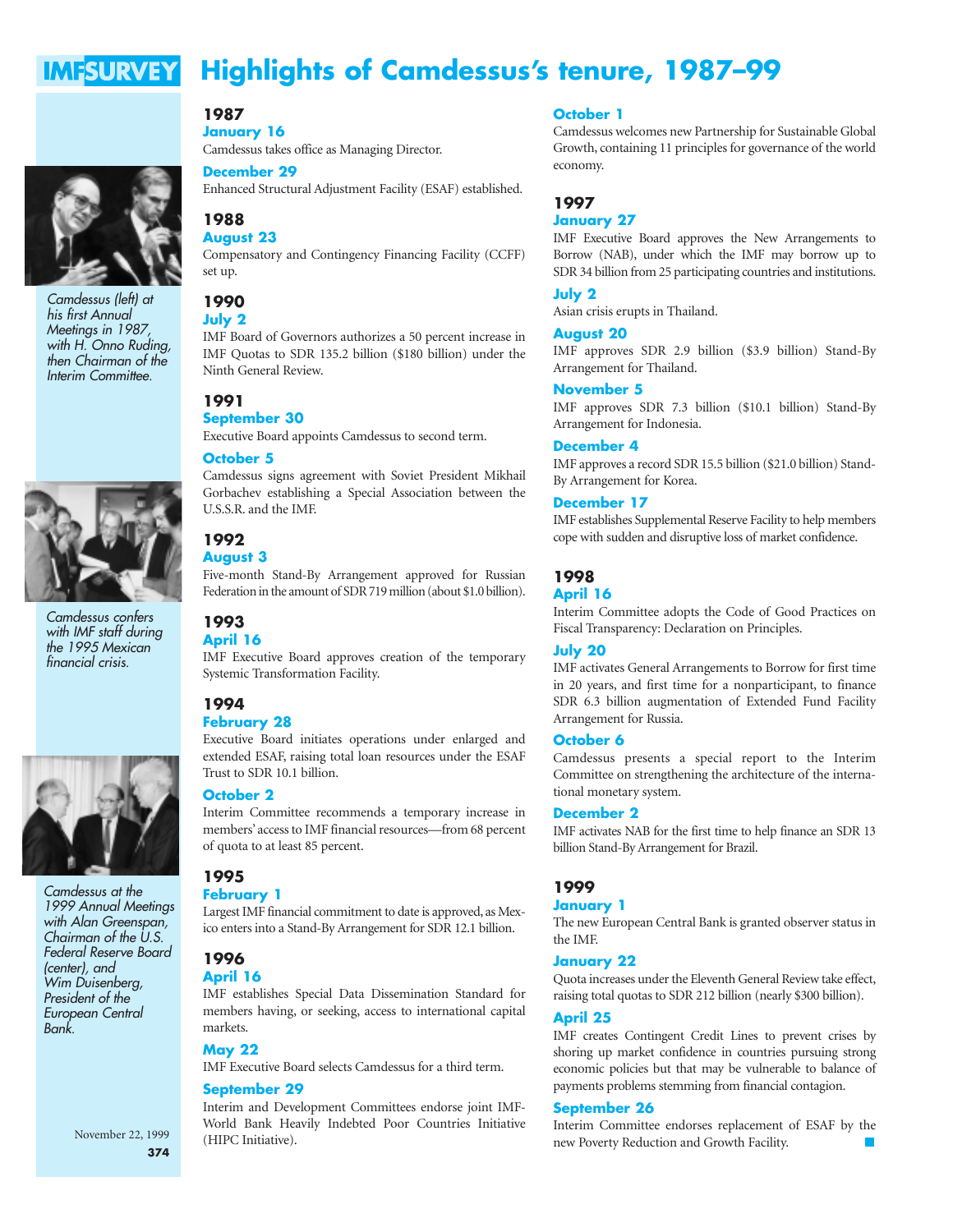# *Views at conference*

# **Second-generation reforms call for varied approaches to institution building and growth**

**S**ound social, political, and economic institutions are now widely accepted as necessary complements to the sustained implementation of sound macroeconomic policies and the attainment of high-quality growth. Transparency in government and financial activities; good governance; sound legal, regulatory, and supervisory frameworks; and fiscal policy sensitive to the social and economic needs and situation of its citizens—all these elements have been combined under the rubric "second-generation reforms." Many questions about the reform process remain unresolved: what is the relationship between first- and second-generation reforms; how universally applicable are they and how can country ownership of a program be reconciled with internationally agreed codes and standards, how effective have they been so far, and where do we go from here?

Representatives from academia, government, the private sector, and multilateral institutions tackled these and other questions during a conference organized jointly by the IMF Institute and the Fiscal Affairs Department on November 8 and 9. IMF Managing Director Michel Camdessus provided welcoming remarks, and World Bank President James Wolfensohn delivered the keynote address.

#### **Background and new developments**

By the early 1980s, Camdessus said, much of the world had come to realize that macroeconomic stability was not enough to ensure sustained growth. The need to eliminate market distortions and inefficiency provided the motivation for a first generation of reforms.

The acceleration of globalization during the past decade and its long-term implications provided much of the impetus for the second generation of reforms, Camdessus noted. Few would now dispute the need for sound social, political, and economic institutions. For this reason, first- and second-generation reforms should not be seen as sequential. Indeed, the institution building typically associated with the second generation often can and should occur in parallel with the first generation.

Poverty is central to the activities of the World Bank, James Wolfensohn said. If you want stable growth, you must also address the social and poverty issues and related structural issues, thereby creating a "virtuous circle" of sustained, high-quality growth whose benefits accrue to all levels of society.

Second-generation reforms must also address the question of how to build consensus in a society, Wolfensohn said. How a society moves forward, in terms of both reforming its structure and in the program it adopts, must be controlled by the society itself.



**IMFSURVE** 



The concentration of political power determines the formulation of institutions that influence the outcome of political decisions, no matter what type of government, according to Robert H. Bates of Harvard University. There is no reason to expect that a particular kind of government will be best in terms of the expected choice of policies.

Political analysts, Bates said, tend to view policies as the result of deliberations from a single entity that chooses policies to facilitate attainment of those objectives. But policies typically emerge from competitive political processes, in which diverse interests advance competing alternatives, resulting either in the victory of one or in a compromise among several. The type of government is immaterial, Bates said, because even within a single-party or totalitarian state, competing interests and internal political conflicts are rife.

In his response, Anthony Lanyi of the University of Maryland suggested that the type of government might be more relevant than Bates had suggested. Most second-generation reforms, because they entail the introduction of transparency and accountability into a country's political, financial, and social systems and legal and regulatory frameworks, would find more fruitful soil in an environment of political openness.

#### **Building institutions**

A market economy relies on a wide array of nonmarket institutions that perform regulatory, stabilizing, and legitimizing functions that are not inherently generated by the market. Therefore, the question before policymakers, according to Dani Rodrik of Harvard University, is no longer "Do institutions matter?" but "Which institutions matter and how does one acquire them?"

How does a developing society acquire functional institutions that will support a healthy, sustainable market-based system? Rodrik said the choice lay between importing wholesale a "blueprint" from the more advanced economies and relying on the expertise of technocrats and foreign advisors or relying completely on hands-on experience, local knowledge, and experimentation. The local knowledge approach relies on mechanisms for eliciting and aggregating local information. The most reliable forms of such mechanisms, Rodrik argued, are participatory political institutions. Democracy, in his view, helped build better institutions for achieving high-quality growth. For that reason, international conditionality might be better targeted at basic political freedoms than at economic performance and adherence to international standards.



*Robert H. Bates*



*Dani Rodrik*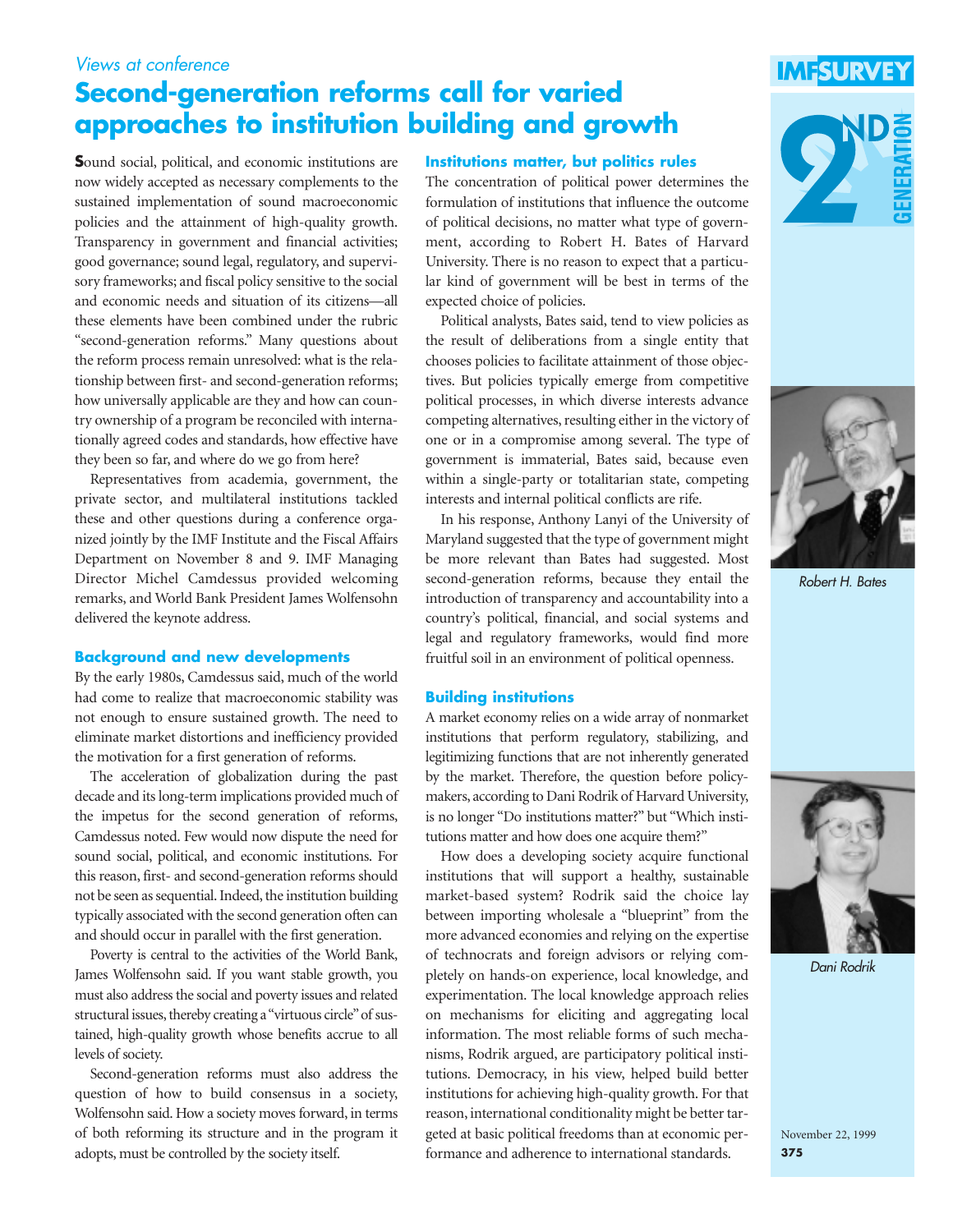



*Vito Tanzi*



*Michael Trebilcock*



*Vinod Thomas*



*Francis Fukuyama*

November 22, 1999 **376**

Saleh M. Nsouli, Deputy Director of the IMF Institute, expressed concern about Rodrik's suggestion that international institutions, like the IMF, should move away from economic conditionality toward political conditionality. How far, he asked, can they go in this direction? Also, it would be useful to distinguish between institutions that are applicable across all countries (such as accounting standards) and those that would be more dependent on a country's individual circumstances (such as capital account liberalization).

#### **Role of the state**

The state has a major role in implementing secondgeneration reforms, Vito Tanzi, Director of the IMF's Fiscal Affairs Department, said. As societies become more complex, the state must assume additional responsibilities if it wishes to contribute fully to the welfare of individuals. Markets are not efficient when they are distorted by monopolistic tendencies or when essential information is unavailable or too costly. The state, accordingly, has been called upon to regulate markets and provide essential information to market participants. Within this framework, an efficient public sector should achieve the state's objectives with a minimum degree of market distortion, the lowest possible burden of taxation, a minimal number of public employees, and the smallest possible absorption of economic resources by the state.

Commenting, Hilton Root of the Milken Institute observed that one of the major obstacles facing the modern state is the "misalignment" between the interests of leaders and of the public. He pointed to many parts of the developing world where schemes for equitable income distribution have been undermined by backdoor cronyism. Ameliorating this condition will require, among other things, greater efficiencies in public management, Root said.

Kevin Davis and Michael Trebilcock of the University of Toronto presented a paper on the role played by legal institutions in development. While the field boasts a rich intellectual tradition, "surprisingly little" is known about the relationship between them, they maintained. Existing research does, however, provide a road map for a limited number of important policy initiatives. More attention should clearly be given to reforming those key institutions that are responsible for enacting laws and regulations. Scholars should also be encouraged to pay more attention to how public bureaucracies influence law enforcement and administration.

William Holder, Deputy General Counsel of the IMF's Legal Department, commented that unraveling these complexities requires a policy-oriented and dynamic approach that views law as a "creative instrument," both to promote minimum order in society and to achieve the shaping and sharing of other values. He also noted that the IMF has long been involved in identifying, assessing, and advising on national law.

Addressing the social dimensions of growth, Vinod Thomas of the World Bank urged the international community to devote more attention to quality and sustainability issues. At the top of this list should be legal and judicial system reform. In addition, policies should be undertaken that both promote growth and protect the environment. Sustained growth is not possible, Thomas said, without macroeconomic stability, and, hence, it is critical that, as far as possible, the economy be insulated against external shocks.

In his response, Andrew Feltenstein of the Virginia Polytechnic Institute cautioned against relying on untested generalizations, such as "a rising tide lifts all boats." In reality, robust growth has not always led to uniform reductions in poverty. Similarly, he said, it is difficult to show the causality between social spending and growth proposed in Thomas's paper.

#### **Civil society and social capital**

Building social capital has typically been seen as a task for second-generation economic reform, observed Francis Fukuyama of George Mason University. Unlike economic policies, or even economic institutions, however, social capital cannot be easily created or shaped by public policy.

While states do not have many obvious levers for creating social capital, they can foster it in a variety of ways through education and the provision of public goods, particularly property rights and public safety, Fukuyama maintained. Religion and globalization are also vital sources of social capital. "Everyone is well aware of the ways in which globalization injures indigenous cultures and threatens long-standing traditions. But it also leaves new ideas, habits, and practices in its wake," he concluded.

Social capital, however, is not a free good, observed Paul Collier of the World Bank. Access to telecommunications technology—such as telephones and computers—is far greater in developed than in developing countries. As a general proposition, open, democratic, political systems that promote freedom of information are richer in social capital than closed, authoritarian ones, he argued.

#### **Sound regulation**

Changing state-market relations is not a zero-sum game where markets expand at the expense of the state, said Scott Jacobs of the Organization for Economic Cooperation and Development. What is happening is far more complex. The reconstruction of essential institutional relationships holds the promise of making all players better at what they do.

The international institutions can reduce the risks of mistakes and speed up the learning process by pooling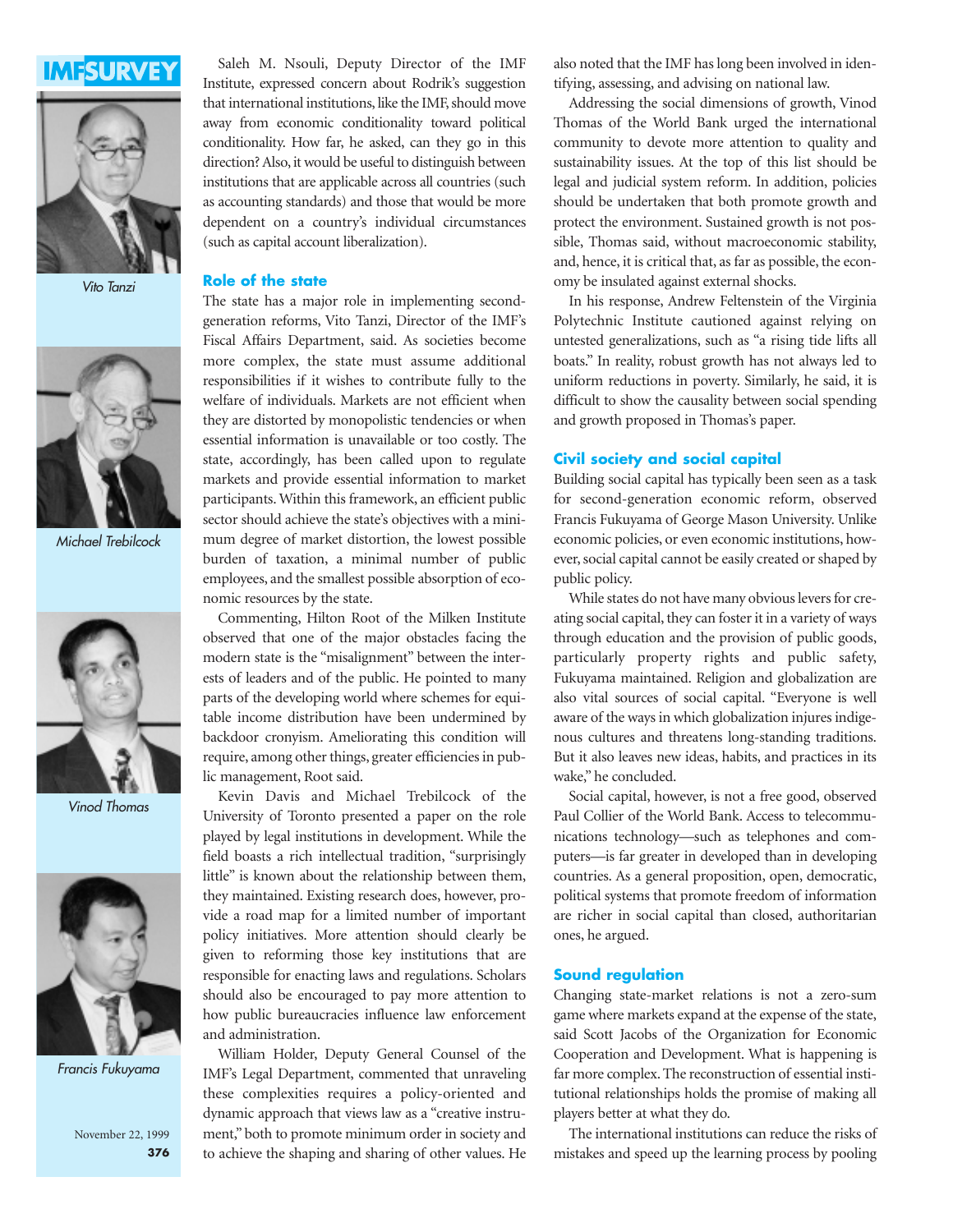and comparing national experiences, Jacobs maintained. Second-generation reforms in this arena will likely include increasing the flexibility and responsiveness of national governments, reducing the costs of moral hazard, and preserving the effectiveness of the state and the rule of law, he said.

Regulatory reform poses a major challenge to reformers, observed Paul Bradburd of Williams College. Firms are traditionally sensitive to changes in regulatory regimes. Effective adaptation on their part will require more, not less, regulatory stability, he said.

According to Lawrence White of New York University, although this decade has witnessed the spread of market-based economic policies, it will be remembered no less for its financial crises. Even in a world that relies much more on markets and less on governmental intervention, sensible financial regulation remains critical.

The proliferation of financial regulations has confused the public, according to Stefan Ingves, Director of the IMF's Monetary and Exchange Affairs Department. Greater efforts must accordingly be made to clarify these various instruments. A first step might be to focus more attention on "transaction regulations," which align buyers and sellers in the modern financial marketplace. On a broader canvas, the international community should be encouraged to work toward a new standardization regime.

#### **Culture, institutions, and development**

Employing an array of sociological, cultural, historical, and psychological examples, Deepak Lal of the University of California, Los Angeles, suggested that developing countries could "modernize" without "Westernizing." The danger inherent in second-generation reforms, Lal suggested, is that their advocates assume that economic development and the ability to prosper in a globalized market economy are possible only through the wholesale acceptance of Western values—"global moral crusades," concerning "so-called human rights and democracy." What matters for intensive growth, he said, is that the market should be allowed to function.

Responding to Lal, Peter Montiel, Senior Policy Advisor, IMF Institute, agreed that Western values could make no claim to universality, but he questioned Lal's assertion that they were wholly unrelated to economic prosperity. He also noted that many secondgeneration reforms addressed the efficient functioning of the market—the one Western institution that the developing world did embrace. As Dani Rodrik noted earlier, it was not the function of the institution that was necessarily in question, but rather finding or creating the institution within a society or culture best suited to carry out that function, Montiel said.

#### **Fads and fashions in economic reform?**

The 1990s began with the widespread expectation that achieving sound market-oriented macroeconomic fundamentals was the ticket for the prosperity that had long eluded poor countries, according to Moises Naim, editor of *Foreign Policy*. The decade, he said, is ending with the more frustrating but also more realistic understanding that sound macroeconomics is not a goal, but just a precondition for prosperity. In the intervening years, theories about economic development have moved through several stages, starting with the so-called Washington Consensus, which focused on restoring macroeconomic balance and crushing inflation, to fuel growth. But at each level of development theory, Naim contended, confusion reigned. Even the seemingly widely accepted Washington Consensus, from its beginnings, meant different things to different people.

In the late 1990s, Naim said, the reform agenda has become broader and infinitely more complex. For most countries, however, the means to attain "utopia"—honest governments, open legislative and transparent regulatory systems, well-trained and well-paid officials, and an official commitment to fight corruption—are themselves utopic goals. These are valid aspirations, Naim noted, but they are overwhelming. The challenge is to use the many lessons accumulated throughout decades of development efforts to create agendas that include specific prescriptions, intermediate stepping-stones, and more manageable goals.

Commenting on Naim's paper, Ke-young Chu, Senior Advisor in the IMF's Fiscal Affairs Department, suggested that the definition of institutions be broadened to include not only public and formal institutions but private and informal ones as well. Understanding private and informal institutions would provide the designers of a reform program with ideas for realistic and effective public institutions.

#### **International institutions**

A roundtable, chaired by IMF Institute Director Mohsin Khan, focused on second-generation reform from the perspective of regional and multilateral institutions. Participants included Ted Nkodo of the African Development Bank, Faris Bingaradi of the Arab Monetary Fund, Jungsoo Lee of the Asian Development Bank, Ricardo Hausmann of the Inter-American Bank, and Rolph van der Hoeven of the International Labor Organization. All the speakers agreed on the need for second-generation reforms but also recognized that different levels of economic development—often within the regions their organizations represented—and varying social and cultural needs should dictate the pace of reforms as well as the institutional framework adopted to meet specific country needs.

> Sara Kane, Deputy Editor, *IMF Survey* John Starrels, IMF External Relations Department





*Scott Jacobs*



*Lawrence White*



*Deepak Lal*



*Moises Naim*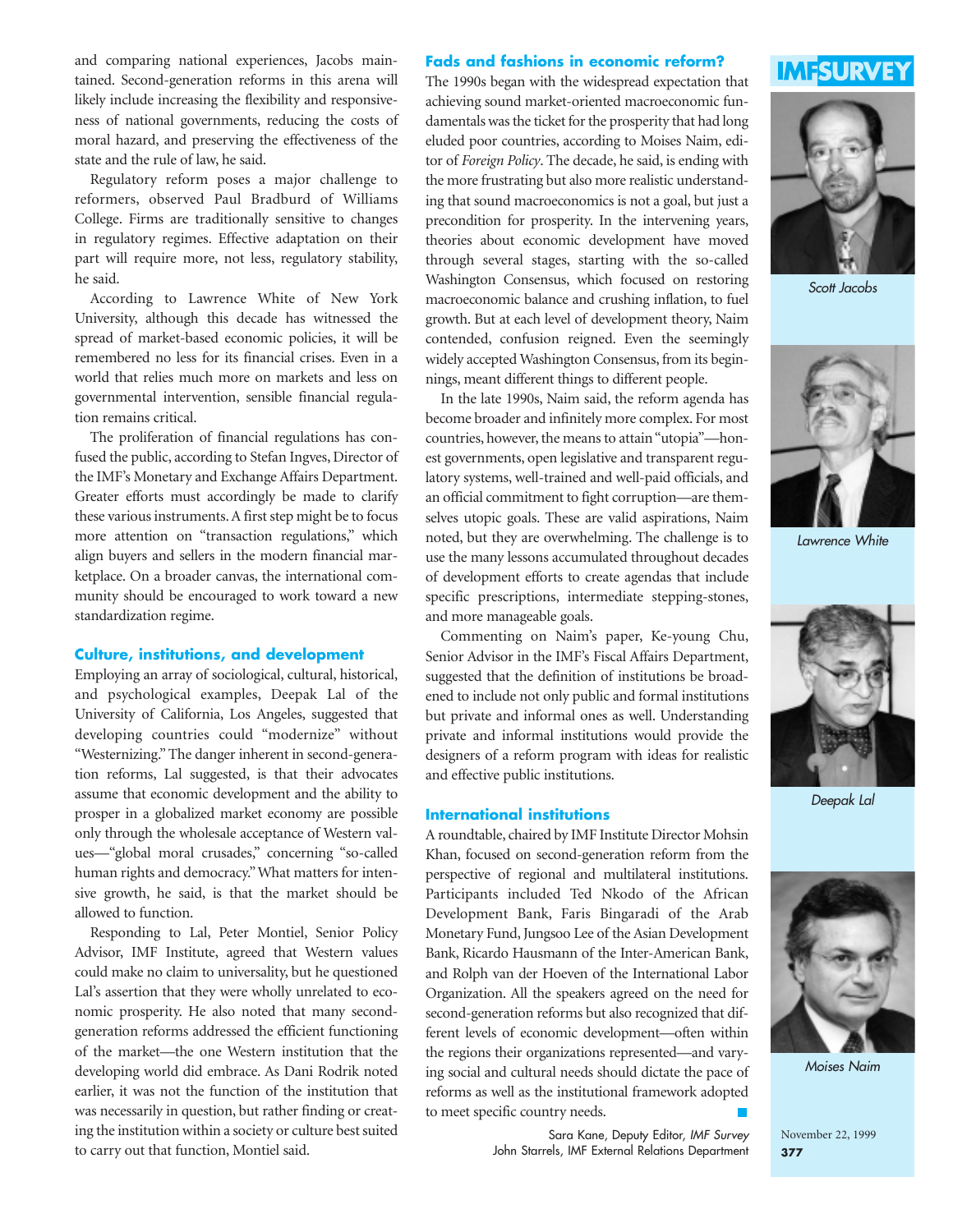# **IMFSURVEY**

# *Recovery in Asia* **Social agenda is a necessary prerequisite for poverty reduction and growth**

*The following are edited excerpts from an address by Peter Heller, Deputy Director in the IMF's Fiscal Affairs Department, to the Manila Social Forum on November 9.*

After almost two years of economic disruption, the Asian economies have begun to rebound. Yet the crisis period was no ordinary cyclical trough. It was partly due to an absence of the policy reforms necessary to prosper in a global economy with increasingly open capital markets. The costs of the crisis were not small: output declined and remains below trend, and poverty rates increased, reflecting in some countries significant declines in real wages and in others a large increase in unemployment.

The IMF firmly believes that a social agenda should be part of the reform initiatives in Asia, in addition to necessary reforms in structural, regulatory, and macroeconomic policy management, which are now clearly recognized as prerequisites for sustainable growth. We know that growth is necessary to reduce poverty in the long run.

#### **Structural architectural agenda**

Since the Asian crisis, a consensus has emerged on the priorities for institutional reform. The objective is to support vibrant, growing economies that can benefit from global investment capital seeking high returns while remaining resilient to potentially destabilizing pressures caused by contagion, capital movements, or external economic developments. High growth *is* consistent with openness; the task is to ensure that capital mobility and free trade do not destabilize or undermine the financial and real sectors of an economy. Avoiding steep recessions and providing an environment that facilitates rapid growth in output and employment are powerful preventive strategies for reducing poverty. Such growth, and the jobs it creates, can lift real wages and enable workers to manage the inevitable transitions associated with the evolution of the industrialized and service-based economies of the coming century.

Instituting stronger legal, regulatory, and supervisory frameworks is crucial for sustaining growth. These "second-generation" reforms would encompass new or strengthened bankruptcy and foreclosure laws; judicial procedures that allow for expeditious resolution of claims; transparent accountancy practices; tax reforms; and institutions that ensure greater transparency in fiscal and monetary operations as well as in corporate governance. More flexible labor market policies and adherence to the principles of the International Labor Organization are equally relevant. Ensuring responsive and transparent political institutions and responsible governance within

public agencies is vital for ensuring confidence and trust and effective policy formulation and implementation.

As a result of the crisis, Asian policymakers have initiated efforts in the area of financial and structural reform. It is important that Asian countries persevere in these efforts.

#### **Social policy agenda**

There are four essential elements of an enhanced social policy agenda: investing in human capital, protecting the poor during economic shocks, establishing costeffective social insurance policies that reflect local cultural norms without creating large disincentive effects in the labor market, and establishing vehicles for longterm savings in the context of aging populations.

Investing in human capital has long been recognized as central to any growth strategy. The Asian economic miracle witnessed the achievement of high literacy rates, the promotion of investment in secondary and higher education, the proliferation of networks of primary health care facilities, and the spread of high-quality secondary and tertiary medical care. The challenges now faced by many Asian economies are similar to those encountered by industrial countries—to ensure that social sector spending is efficient, costs are contained, and equity in access is achieved. Such investments need to be complemented by well-designed policies for regional development and some policies to ensure that the poor, who are less well integrated in the formal economy, can take advantage of the opportunities afforded by rapid growth.

A salient lesson of the recent crisis was governments' lack of preparedness to respond to losses in wages and the large jump in unemployment rates. Most governments were unable to monitor household income developments and track situations where the nonpoor were being thrown into poverty or experiencing a sharp drop in their assets and where remedial programs were most necessary. Governments should have the capacity already set up to identify those groups and regions where poverty is particularly a problem, as well as to understand the factors and dynamics responsible for persistent poverty.

An equally important element of any social agenda must be the institutionalization of a capacity for a rapid targeted response of income relief and measures to generate employment. In the recent crisis, public works schemes were slow in getting off the ground and those that did were likely to be subject to serious governance problems. Throughout the industrial world, formal systems are in place to ensure against disability, unemployment, death of a household's main income provider, and old age. Such systems have begun to



*Peter Heller*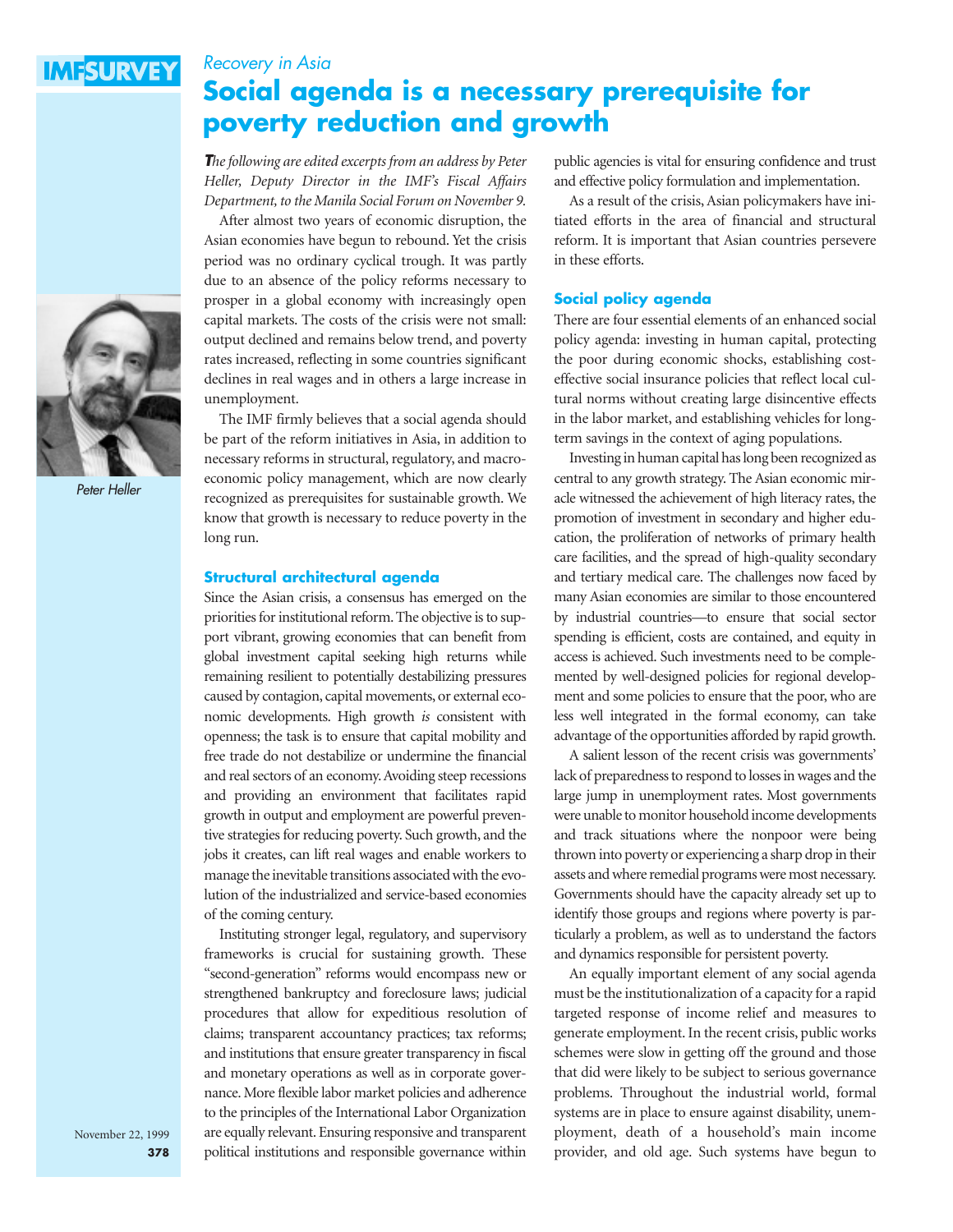develop in some emerging market countries of Asia. Those Asian economies that are participating in the global economy are certain to experience flux in the industrial and service sectors—as dynamic firms grow and inefficient ones shrink and close down. Moving from situations without formal unemployment insurance or only enterprise-specific systems to some form of broader unemployment benefits will become a necessary piece of the social architecture in these countries.

The critical task will be to design systems that do not conflict with the equally important objective of fostering growth in employment in these economies and maintaining job search incentives. The recent efforts of the World Bank and some UN agencies to develop broad principles of good conduct in the social area should provide further guidance to countries.

The challenges of designing a financially viable multipillar pension system that can sustain an aging population has been the subject of much attention in recent years. Our understanding of the risks and benefits associated with different approaches—public, private, or mixed, defined benefit and defined contribution—is now quite substantial. We also understand much about the institutional prerequisites of different systems––the types of financial products and institutions that need to be developed and the challenges that are posed. There is no one right system; the appropriate solution for a country will depend on its history, culture, and political economy. Most Asian countries have much work to do, both in designing systems with broader coverage and in developing an institutional framework that can deliver on the promises that will be implicit in any scheme.

#### **Role of the IMF**

Finally, I want to highlight how these social issues are influencing the IMF's work. The initiatives unveiled at the World Bank-IMF Annual Meetings six weeks ago have placed poverty reduction at the center of the IMF's efforts for its low-income member countries. The IMF's concessional lending facility, the Enhanced Structural Adjustment Facility, has been transformed into the Poverty Reduction and Growth Facility (PRGF), which makes poverty reduction a key element of a renewed growth-oriented economic strategy. The cornerstone of the new approach is a nationally owned, comprehensive Poverty Reduction Strategy Paper (PRSP), which will be prepared by a country's authorities with assistance from the World Bank and the IMF. The PRSP will reflect an open, participatory process involving civil society, relevant international institutions, and donors and will identify priorities for public action to reduce poverty. It will also address the critical and often complex issues of enhancing good governance and supporting transparency in policymaking.

In the necessary division of labor between the IMF and the World Bank, the latter will be at the forefront of discussions with authorities on the design of policies for poverty reduction. The IMF will seek to ensure that these social and sectoral programs can be accommodated and financed within a supportive, growthenhancing, low-inflation macroeconomic and budgetary framework. The IMF's PRGF will place high priority on the key reform measures critical to achieving rapid and sustainable growth that also leads to faster poverty reduction.

It is also important to understand the IMF's contribution in the social area for countries that are not implementing IMF-supported programs. Traditionally, the focus has been heavily macroeconomic, but the IMF has become increasingly aware of the importance of a country's structural policy framework for the global macroeconomic environment and has paid increased attention to the social implications of its policy advice. Poverty, unemployment, and severe inequalities in income distribution can undermine growth and lead to large welfare transfers that burden the budget. It is for this reason that the IMF has emphasized, as part of its surveillance process, collecting and monitoring social and poverty indicators as needed. Policies in the social sectors may need to be taken into account, including the adequacy of social policy instruments, the performance of social safety nets, and the potential social ramifications of macroeconomic and financial policies. Equally, in situations where social policies threaten to give rise to significant vulnerabilities in macroeconomic policy management—over either the short or the long term—the policy implications may need to be addressed in the surveillance process.

The crisis in Asia has made us all aware not only of the remarkable strengths and resiliency of the Asian economies, but of the important policy agenda—both economic and social—that must be tackled in the coming years if these countries are to make a sustained transition to high-income economies with low rates of poverty.

#### **Member's use of IMF credit (million SDRs)**

|                                  | During<br>October<br>1999 | January -<br>October<br>1999 | January-<br>October<br>1998 |
|----------------------------------|---------------------------|------------------------------|-----------------------------|
| <b>General Resources Account</b> | 372.16                    | 8,906.47                     | 14,089.77                   |
| Stand-By Arrangements            | 361.50                    | 6,429.07                     | 7,232.74                    |
| <b>SRF</b>                       | 0.00                      | 3,636.09                     | 5,125.00                    |
| <b>EFF</b>                       | 10.66                     | 1,797.00                     | 4,700.48                    |
| <b>SRF</b>                       | 0.00                      | 0.00                         | 675.02                      |
| <b>CCFF</b>                      | 0.00                      | 680.40                       | 2,156.55                    |
| <b>ESAF</b>                      | 39.64                     | 668.73                       | 711.98                      |
| Total                            | 411.80                    | 9,575.20                     | 14,801.75                   |

SRF = Supplemental Reserve Facility

EFF = Extended Arrangements

CCFF = Compensatory and Contingency Financing Facility

ESAF = Enhanced Structural Adjustment Facility

Figures may not add to totals shown owing to rounding.

**IMFSURVEY**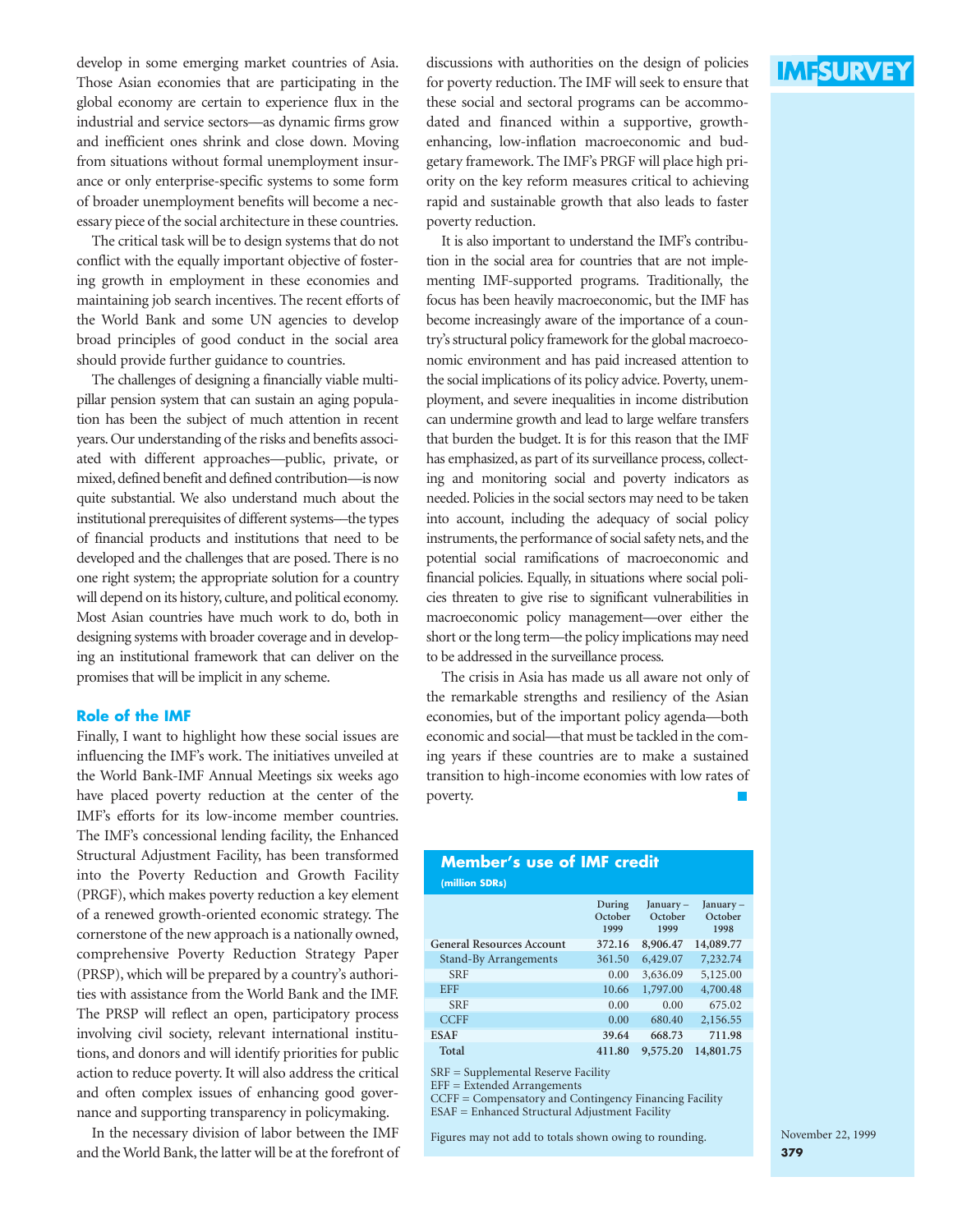# **IMFSURVEY**

# *Ernest Sturc Memorial Lecture* **IMF and World Bank face challenge of coordination and streamlining in next century**

*On November 4, Anne O. Krueger, professor of economics at Stanford University and Director of the Stanford Institute for Economic Policy Research, gave the Annual Ernest Sturc Memorial Lecture at the Paul H. Nitze School of Advanced International Studies (SAIS) in Washington, D.C. The webcast of the address, entitled "Whither the World Bank and the IMF in the Twenty-First Century?" is available on the SAIS website (www.sais-jhu.edu).*

Krueger addressed an overflow audience on November 4, not surprisingly, since her topic was two large and prominent international organizations located just a few blocks away from the SAIS auditorium.

#### **World Bank**

Krueger first addressed the World Bank, overviewing the evolution of the Bank from a lender to sectoral development projects to a leader of structural adjustment. Krueger noted that since middle-income countries can now finance development projects for themselves, the World Bank has a choice of lending to a smaller base of low-income countries, or embracing what she called "softer issues." She was quick to point out that by "softer," she did not mean social issues per se, because spending and reform in the health and education sectors had proved to be important and valid components of economic development. The term referred instead to the World Bank's taking on issues such as resettling indigenous peoples or requiring adherence to core labor standards—concerns where Krueger considered the link with economic development less clear. She suggested that this tendency of the World Bank to "go all over the place" could possibly contribute to the diminution of public support for the institution.

#### **International Monetary Fund**

Turning to the IMF, Krueger suggested that for the monetary institution, the debt crisis in the 1980s was a key period that in some ways presaged the controversy that surrounded the IMF during the Asian financial crisis. During the debt crisis, the key was to keep the private creditors at the table, since IMF resources were low compared with the troubled countries' total external debt, and this same point is still relevant today. Krueger said that the starting point for

any analysis of the IMF has to be the recognition that the institution simply does not have the resources to counterbalance international capital flows. Three other issues came to the fore with the Asian crisis: the greater size and varied composition of private regime; and the centrality of domestic financial sector issues—which "muddied the waters quickly." The key relationship, which is not understood by the IMF's critics, is that when a country has an unrealistic foreign exchange rate and banks have been—one way or another—encouraged to borrow overseas, then a balance of payments crisis will likely go hand in hand with a sharp deterioration in the quality of the banks' balance sheets. Krueger made it clear that she agreed with the current thinking that favors the polarized options of a currency board or a freely floating exchange rate. Solutions to the exchange rate–financial sector link include prohibiting industrial country banks from lending their domestic currency to developing countries except when a liability in the local currency is created, and raising reserve requirements for such crossborder lending. If such solutions are not firmly applied, and perhaps even if they are, the future of the IMF is going to be inextricably linked to domestic financial sector issues. The centrality of the financial sector led Krueger to the subject of coordination of the various international institutions.

#### **Coordination of international institutions**

Surprisingly, it was not the coordination of the World Bank and the IMF that interested Krueger, who said that the two institutions coordinated fairly well and that, moreover, a bit of competition was a good thing. Rather, she expressed concern about the coordination of the World Trade Organization (WTO) with the Bretton Woods institutions and the even wider coordination that international financial supervision required.

With regard to the WTO, in Krueger's view, developing countries lack the institutional ability to comply with changes in trade practices, and the World Bank and, to a lesser extent, the IMF will need to help their members in this regard. To accomplish effective international financial supervision, many different bodies—ranging from official entities to trade associations to national authorities—covering many different disciplines—including banking, corporate finance and management, accounting, property rights, and legal procedures for bankruptcy—need to be involved. This is a real coordination problem, because the whole process is at risk of bogging down as one group feels it cannot do its assessment properly until another institution completes its part of the work. Ultimately, Krueger said, political realities may be a stumbling block to the technical solutions to the coordination dilemma that one might envision.

> Lynn Aylward IMF External Relations Department

capital flows; the weightier role of the exchange rate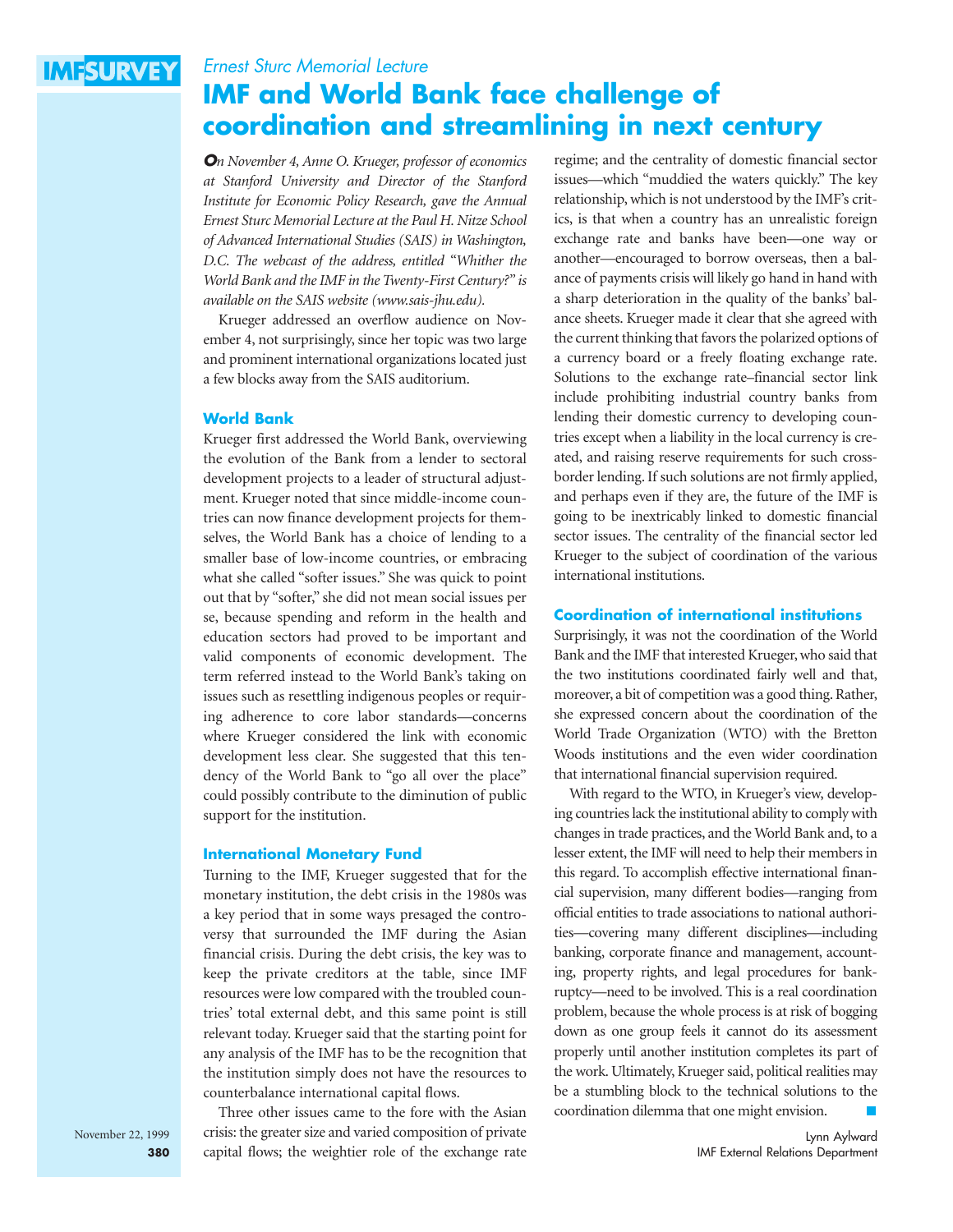# **Stand-By, EFF, and ESAF Arrangements as of October 31**

# **IMFSURVEY**

| Member                                    | Date of<br>arrangement          | Expiration<br>date               | Amount<br>approved | Undrawn<br>balance |                             |
|-------------------------------------------|---------------------------------|----------------------------------|--------------------|--------------------|-----------------------------|
|                                           |                                 |                                  |                    | (million SDRs)     |                             |
| Stand-By                                  |                                 |                                  | 39,577.64          | 13,427.54          |                             |
| Bosnia and Herzegovina                    | May 29, 1998                    | April 28, 2000                   | 77.51              | 24.24              |                             |
| <b>Brazil</b> <sup>1</sup>                | December 2, 1998                | December 1, 2001                 | 13,024.80          | 5,969.70           |                             |
| Cape Verde                                | February 20, 1998               | December 31, 1999                | 2.50               | 2.50               |                             |
| El Salvador                               | September 23, 1998              | February 22, 2000                | 37.68              | 37.68              |                             |
| Korea <sup>1</sup>                        | December 4, 1997                | December 3, 2000                 | 15,500.00          | 1,087.50           |                             |
| Mexico                                    | July 7, 1999                    | November 30, 2000                | 3,103.00           | 2,068.60           |                             |
| Philippines                               | April 1, 1998                   | March 31, 2000                   | 1,020.79           | 475.13             |                             |
| Romania                                   | August 5, 1999                  | March 31, 2000                   | 400.00             | 347.00             |                             |
| Russia                                    | July 28, 1999                   | December 27, 2000                | 3,300.00           | 2,828.57           | <b>Adjustment measures</b>  |
| Thailand                                  | August 20, 1997                 | June 19, 2000                    | 2,900.00           | 400.00             | <b>under ESAF-supported</b> |
| Uruguay                                   | March 29, 1999                  | March 28, 2000                   | 70.00              | 70.00              |                             |
| Zimbabwe                                  | August 2, 1999                  | October 1, 2000                  | 141.36             | 116.62             | programs are                |
| <b>EFF</b>                                |                                 |                                  | 11,749.03          | 6,593.10           |                             |
| Argentina                                 | February 4, 1998                | February 3, 2001                 | 2,080.00           | 2,080.00           | expected to strengthen      |
| Azerbaijan                                | December 20, 1996               | December 19, 1999                | 58.50              | 5.26               |                             |
| Bulgaria                                  | September 25, 1998              | September 24, 2001               | 627.62             | 366.12             | a country's balance of      |
| Croatia, Republic of                      | March 12, 1997                  | March 11, 2000                   | 353.16             | 324.38             |                             |
| Indonesia                                 | August 25, 1998                 | November 5, 2000                 | 5,383.10           | 1,585.40           | payments and to             |
| Jordan                                    | April 15, 1999                  | April 14, 2002                   | 127.88             | 106.56             | foster growth.              |
| Moldova                                   | May 20, 1996                    | May 19, 2000                     | 135.00             | 47.50              |                             |
| Pakistan                                  | October 20, 1997                | October 19, 2000                 | 454.92             | 341.18             |                             |
| Panama                                    | December 10, 1997               | December 9, 2000                 | 120.00             | 80.00              |                             |
| Peru                                      | June 24, 1999                   | May 31, 2002                     | 383.00             | 383.00             |                             |
| Ukraine                                   | September 4, 1998               | September 3, 2001                | 1,919.95           | 1,207.80           |                             |
| Yemen                                     | October 29, 1997                | March 1, 2001                    | 105.90             | 65.90              |                             |
| <b>ESAF</b>                               |                                 |                                  | 3,749.05           | 2,025.32           |                             |
| Albania                                   | May 13, 1998                    | May 12, 2001                     | 45.04              | 23.69              |                             |
| Armenia                                   | February 14, 1996               | December 20, 1999                | 109.35             | 0.00               |                             |
| Azerbaijan                                | December 20, 1996               | January 24, 2000                 | 93.60              | 11.70              |                             |
| Benin                                     | August 28, 1996                 | January 7, 2000                  | 27.18              | 10.87              |                             |
| Bolivia                                   | September 18, 1998              | September 17, 2001               | 100.96             | 67.31              |                             |
| Burkina Faso                              | September 10, 1999              | September 9, 2002                | 39.12              | 33.53              |                             |
| Cambodia                                  | October 22, 1999                | October 21, 2002                 | 58.50              | 50.14              |                             |
| Cameroon                                  | August 20, 1997                 | August 19, 2000<br>July 19, 2001 | 162.12<br>49.44    | 36.03<br>32.96     |                             |
| Central African Republic<br>Côte d'Ivoire | July 20, 1998<br>March 17, 1998 | March 16, 2001                   | 285.84             | 161.98             |                             |
|                                           |                                 |                                  |                    |                    |                             |
| Djibouti                                  | October 18, 1999                | October 17, 2002                 | 19.08              | 16.36              |                             |
| The Gambia<br>Ghana                       | June 29, 1998<br>May 3, 1999    | June 28, 2001<br>May 2, 2002     | 20.61<br>155.00    | 17.18<br>132.84    |                             |
| Guinea                                    | January 13, 1997                | January 12, 2000                 | 70.80              | 23.60              |                             |
| Guyana                                    | July 15, 1998                   | July 14, 2001                    | 53.76              | 35.84              |                             |
| Honduras                                  | March 26, 1999                  | March 25, 2002                   | 156.75             | 96.90              |                             |
| Kyrgyz Republic                           | June 26, 1998                   | June 25, 2001                    | 73.38              | 43.00              |                             |
| Macedonia, FYR                            | April 11, 1997                  | April 10, 2000                   | 54.56              | 27.28              |                             |
| Madagascar                                | November 27, 1996               | July 27, 2000                    | 81.36              | 40.68              |                             |
| Mali                                      | August 6, 1999                  | August 5, 2002                   | 46.65              | 39.90              |                             |
| Mauritania                                | July 21, 1999                   | July 20, 2002                    | 42.49              | 36.42              |                             |
| Mongolia                                  | July 30, 1997                   | July 29, 2000                    | 33.39              | 21.89              |                             |
| Mozambique                                | June 28, 1999                   | June 27, 2002                    | 58.80              | 50.40              |                             |
| Nicaragua                                 | March 18, 1998                  | March 17, 2001                   | 148.96             | 53.82              |                             |
| Pakistan                                  | October 20, 1997                | October 19, 2000                 | 682.38             | 417.01             |                             |
| Rwanda                                    | June 24, 1998                   | June 23, 2001                    | 71.40              | 47.60              |                             |
| Senegal                                   | April 20, 1998                  | April 19, 2001                   | 107.01             | 57.07              |                             |
| Tajikistan                                | June 24, 1998                   | June 23, 2001                    | 100.30             | 53.34              |                             |
| Tanzania                                  | November 8, 1996                | February 7, 2000                 | 181.59             | 0.00               |                             |
| Uganda                                    | November 10, 1997               | November 9, 2000                 | 100.43             | 26.78              |                             |
| Yemen                                     | October 29, 1997                | October 28, 2000                 | 264.75             | 114.75             |                             |
| Zambia                                    | March 25, 1999                  | March 24, 2002                   | 254.45             | 244.45             |                             |
| Total                                     |                                 |                                  | 55,075.72          | 22,045.96          |                             |

1Includes amounts under Supplemental Reserve Facility. EFF = Extended Fund Facility. ESAF = Enhanced Structural Adjustment Facility. Figures may not add to totals owing to rounding.

Data: IMF Treasurer's Department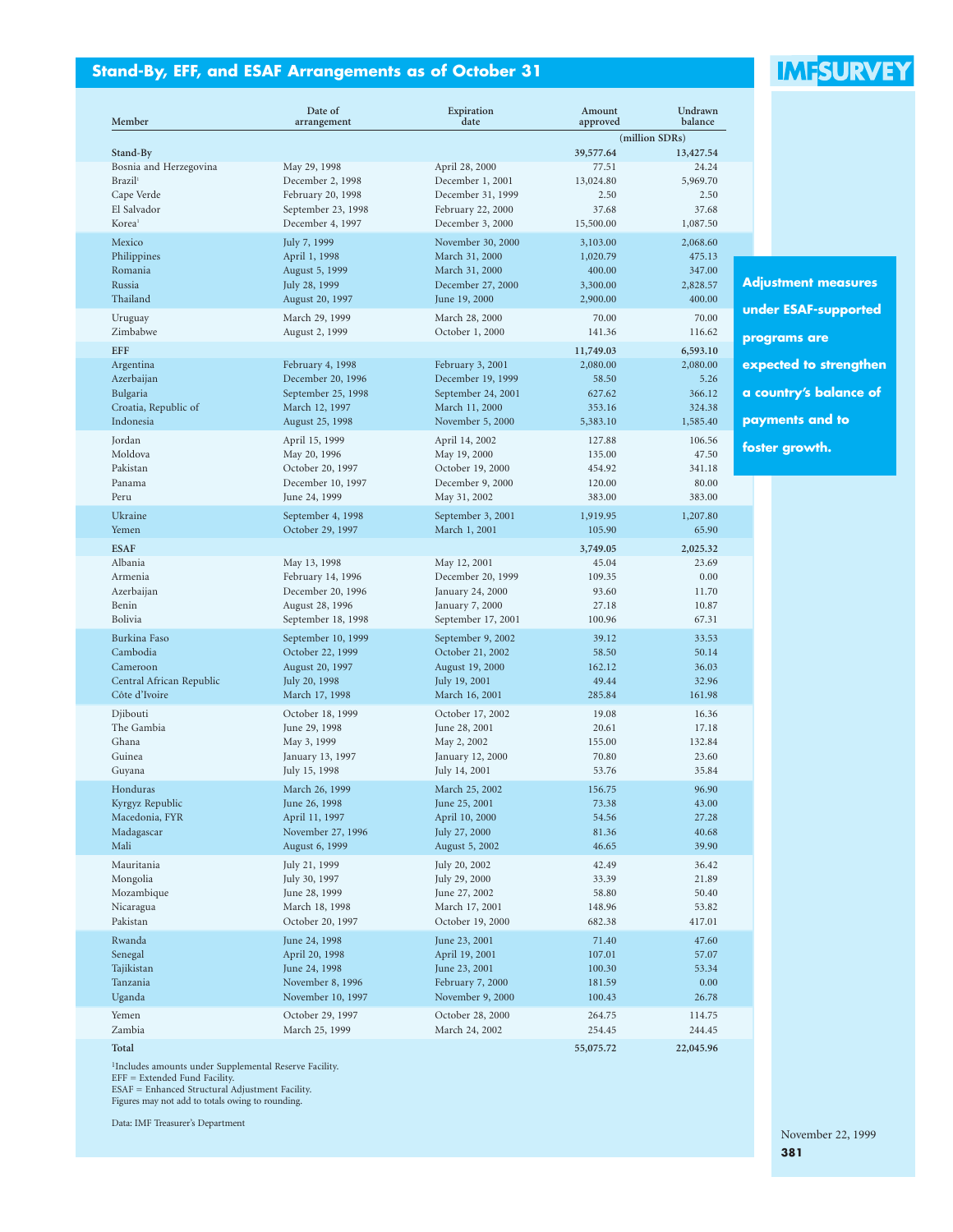# **IMFSURVEY**

*Japan*

# **Study examines causes of slump in business investment in the 1990s**

*In the 1990s, business investment in Japan declined more precipitously than at any other point in its postwar history, with a particularly sharp drop being registered in 1998. A background paper prepared in conjunction with the IMF's annual Article IV consultation discussions with Japanese authorities examines the possible causes of the slump in business investment. In this interview, the author of the paper, Ramana Ramaswamy, a Senior Economist in the IMF's Asia and Pacific Department, discusses his conclusions.*

#### **IMF SURVEY**: *What led you to examine the decline in Japan's business investment?*

**RAMASWAMY**: Over 1991–98, the Japanese economy grew at an average of  $1\frac{1}{2}$  percent a year. In the 1980s, it had grown at 4 percent a year. Trying to explain what happened in the 1990s led me to look at business investment, and ultimately to ask why investment collapsed.



*Ramaswamy: If you want to look at what happened to Japanese business investment, you must look at the structural factors.*

It is fairly well known that the collapse of Japanese equity and land prices in the early 1990s precipitated the crisis. What is less well known is that, unlike other countries that had had an asset price bubble burst notably Sweden and the United Kingdom—Japan did not experience a subsequent collapse in private consumption expenditure. Instead, it experienced a severe decline in business investment.

The share of business investment in GDP fell from about 20 percent in 1990 to about 16 percent in 1998. To view this decline from an international perspective, the share of business investment in GDP in Japan was about 11 percentage points higher than in the United States in 1990. Now, following the slump that persisted for several years, the share of business investment in

GDP is just about 3 percentage points higher than in the United States. The 1990s was not only a period during which business investment collapsed dramatically in Japan, but also a period in which the United States experienced a structural increase in investment. All this makes a study of the causes of the slump in business investment in Japan particularly interesting.

#### **IMF SURVEY**: *What does your study aim to do?*

**RAMASWAMY**: Quite a few explanations have been offered for the decline in Japanese business investment. Some of these are based on fact, some, on study, and some, simply on observers' biases and speculations. My study examined the principal explanations that have been offered so far and attempted to see to what extent they made sense in the Japanese context. The study also provided econometric estimates of the determinants of aggregate business investment in Japan.

#### **IMF SURVEY**: *Why did Japan's business investment decline so steeply in the 1990s?*

**RAMASWAMY**: There are four major theories. The first is that an excessive buildup of debt served as a drag on investment. Japanese firms got themselves indebted in a big way in the 1980s, as did Korea and other Asian countries. This theory argues that Japan in the 1990s faced the consequences of the buildup of that debt. A second theory is that the steep decline represented an unwinding of the overinvestment that had characterized the 1980s.

A third explanation attributes the slump to a credit crunch. This suggests the decline in business investment is an extension of the banking crisis that started in the early 1990s, but really came to the fore in 1997–98 before things improved in 1999. This explanation argues that the banking crisis led to a credit crunch—that is, it led to a drying up of funds for investment. And the fourth explanation links the fall in investment to deeper structural factors. It suggests that the decline in business investment is related to a long-term decline in the labor force and the process of deindustrialization that has taken place in the Japanese economy.

**IMF SURVEY**: *How is excess debt tied to Japan's business investment slump?*

**Photo Credits:** Denio Zara, Padraic Hughes, and Pedro Márquez for the IMF, pages 369, 371, 374, and 382; Susumu Takahashi for Reuters, page 384.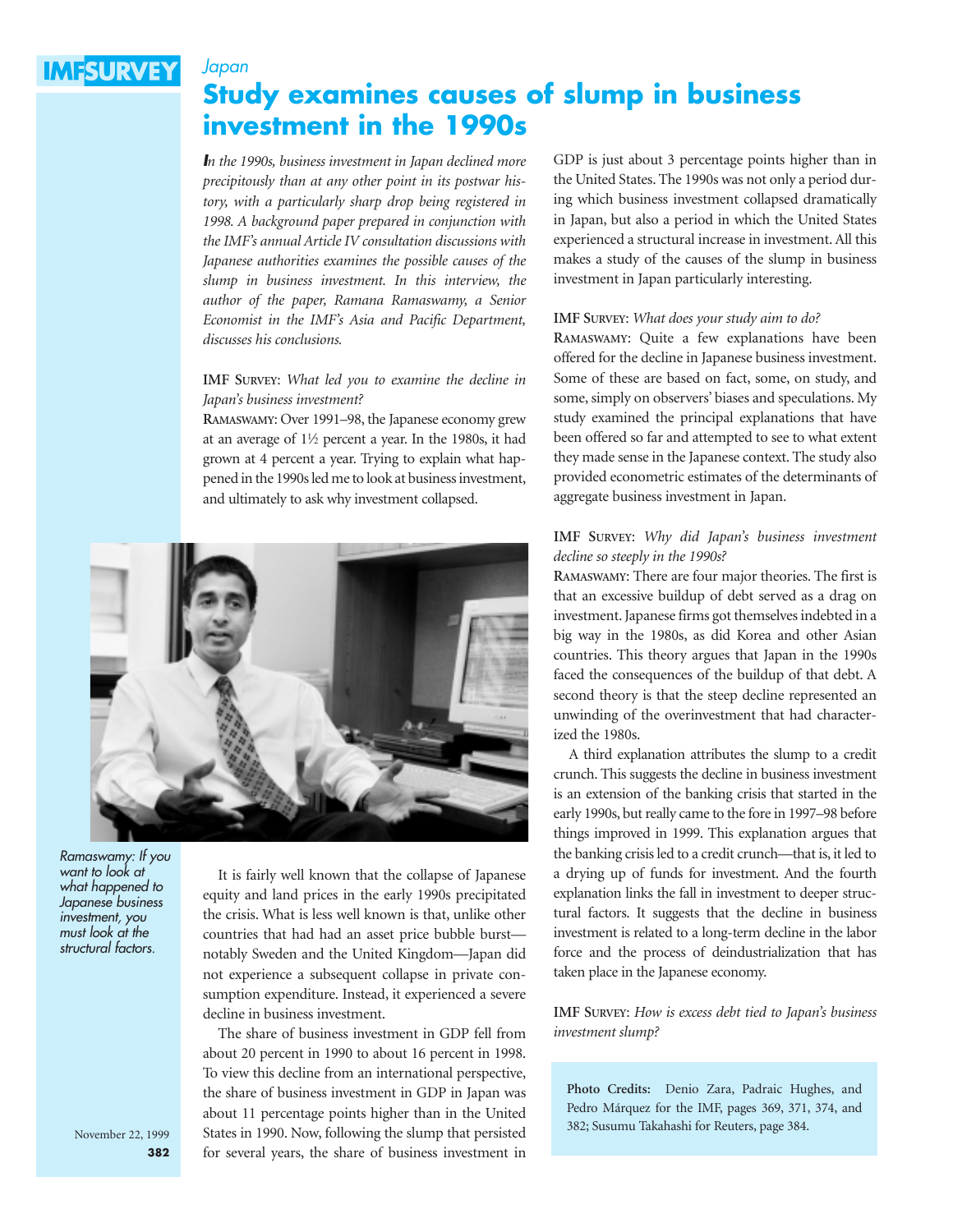**RAMASWAMY**: Let me first say that it is not bad for firms to take on debt—investors are sometimes more willing to buy bonds than equity because they know bond purchases are a contingent contract and they are legally assured of a stream of earnings. So by issuing debt, firms may tap into an investor group they would not otherwise have access to. There's also an extensive literature that argues that debt disciplines a firm's activities, since it requires firms to pay a certain part of their profits or cash flows as interest and to pay the principal back on an agreed-upon date. Such constraints on cash flows discourage firms from diversifying into activities where they lack expertise.

The problem with debt is when you have too much of it. Excessive debt leaves firms vulnerable to any negative shocks. If things do not go well, firms will not have the cash flow to invest in physical or human capital. Debt is also a problem when actual inflation is lower than expected inflation. A contract is fixed in nominal terms, so it will have to pay much more in real terms when inflation is lower than expectations. Both of these things happened in Japan. The country had built up very high levels of debt compared with other industrial countries; when asset prices collapsed in the 1990s, the expectations on which the debt was initially taken out did not materialize subsequently. In the late 1980s, the Japanese, extrapolating from past experience, assumed their economy would grow at 4 percent forever. And, of course, that did not happen in the 1990s.

The combination of high debt levels and lower than expected inflation and growth rates caused enormous problems for firms. These problems were compounded at times by lax bank enforcement of debt contracts in the 1980s. When the firms didn't pay back interest, the banks often rescheduled it. Then, in the 1990s, the banks had a crisis of their own and were unable to perform effective due diligence. Thus, problems that could have been nipped in the bud were allowed to fester and resulted ultimately in a massive collapse of business investment.

Overall, my study found that structural factors, notably the impact of the debt burden and the unwinding of overinvestment, were the dominant factors driving the slump in Japan's business investment.

## **IMF SURVEY**: *How did the unwinding of overinvestment contribute to the slump?*

**RAMASWAMY**: The first step for the study was determining whether there had been overinvestment. This is not easy to measure. A sharp increase in the capital output ratio may signal overinvestment, but this could also occur when, for example, a country moves from lowtechnology to high-technology industrial production. I wanted to determine whether Japan's capital output ratio increased in relation to its trend growth. Beginning in the late 1980s, you do see a large gap developing between actual and trend investment levels (see chart, page 384). This provides one measure of overinvestment. The recent narrowing of that gap suggests that, by now, a significant part of the overinvestment has been unwound. But the remaining gap indicates there may still be some way to go before investment can really pick up. Another way to gauge overinvestment is to draw a comparative picture. While international comparisons cannot be pushed too far, the contrast between business investment in Japan and the United States discussed earlier offers some pointers about the extent of overinvestment in Japan in the 1980s.

Then, you ask yourself, why did Japan overinvest? One reason is that monetary policy was quite loose in the latter part of the 1980s, because Japanese monetary policy was influenced in part by international agreements that attempted to stabilize the dollar. But that is a complicated argument, because inflation was very low and the monetary authorities presumably thought things would be okay, because inflation did not shoot up.

The second explanation is the boom in Japan's stock market. Many Japanese companies were able to issue equity very cheaply and finance their investment.And in the latter half of the 1980s, banks started lending heavily to the small sector and for real estate investment. These banks had lost their large corporate clients. With financial globalization, their traditional clients were able to issue their own equities and bonds. So the banks turned to new clients and extended large amounts for sometimes questionable endeavors. Essentially, this is just what happened in other countries that underwent

#### **Available on the web (www.imf.org)**

#### **News Briefs**

**99/74: IMF Announces Conclusion of Staff Negotiations with Colombia**

#### **Public Information Notices (PINs)**

**99/102: Greece, November 8 99/103: Armenia, November 5 99/104: El Salvador, November 15 99/105: Botswana, November 17**

#### **Concluding Remarks**

**for Article IV Consultations**

#### **Norway, October 26**

**Notes: PINs** are IMF Executive Board assessments of members' economic prospects and policies. They are issued following Article IV consultations—with the consent of the member—with background on the members' economies and following policy discussions in the Executive Board at the decision of the Board.

**Concluding Remarks for Article IV Consultations.**At the conclusion of annual Article IV discussions with the authorities, and prior to the preparation of the staff's report to the Executive Board, the IMF mission often provides the authorities with a statement of its preliminary findings.